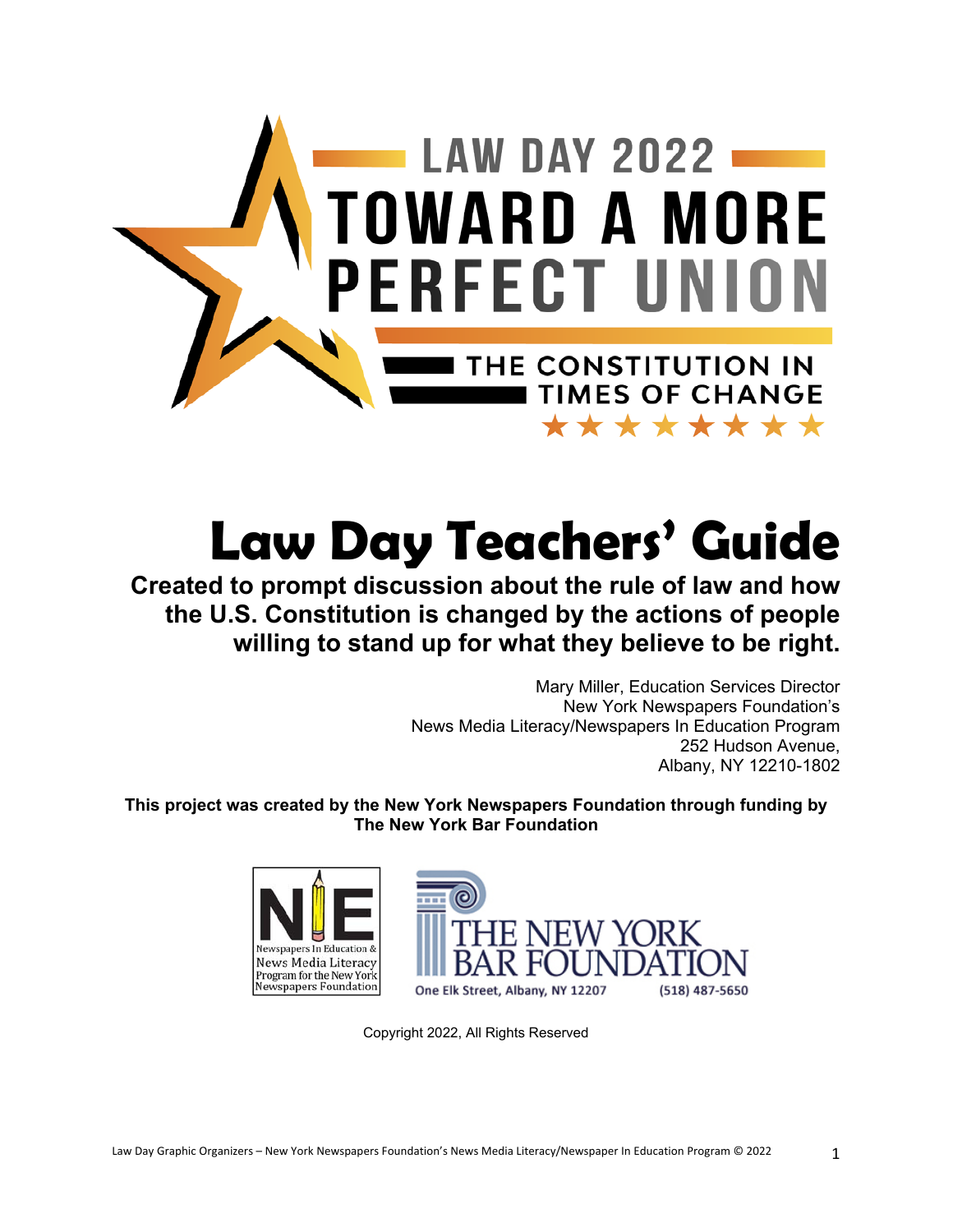# **About this guide**

This guide was created to accompany and complement the New York Newspapers Foundation's Law Day 2022 News Media Literacy/Newspaper In Education series of features. The features take a look at three legal challenges that highlight key democratic principles which are necessary to be full participants in our government: access to free public education, the right to an impartial jury as well as the right to serve as a juror, and the right to vote. The guide includes supplementary content and graphic organizers to make the materials easier to incorporate into the classroom.

The series is available in English and Spanish and audio podcasts in English are also available online at nynpa.com/nie/lawday.html.

There is also a section of this guide intended to compliment a series of short videos intended to introduce the basic concepts of the rule of law to younger people. This section includes a vocabulary list, crossword, and word search. You'll find the series of short videos in English (and Spanish translations) on the New York Newspapers Foundation's NIE YouTube channel at

https://www.youtube.com/channel/UCJdNjub2jodTMGZWnB44Nnw

#### **STANDARDS:**

NYS Social Studies - nysed.gov/curriculum-instruction/k-12-social-studies-framework and ELA Standards - nysed.gov/curriculum-instruction/new-york-state-next-generationenglish-language-arts-learning-standards

**Outside NYS:** NCTE / IRA Standards for the English Language Arts and for the Assessment of Reading and Writing (2012) - https://ncte.org/resources/standards/ National Curriculum Standards for Social Studies - socialstudies.org/standards/strands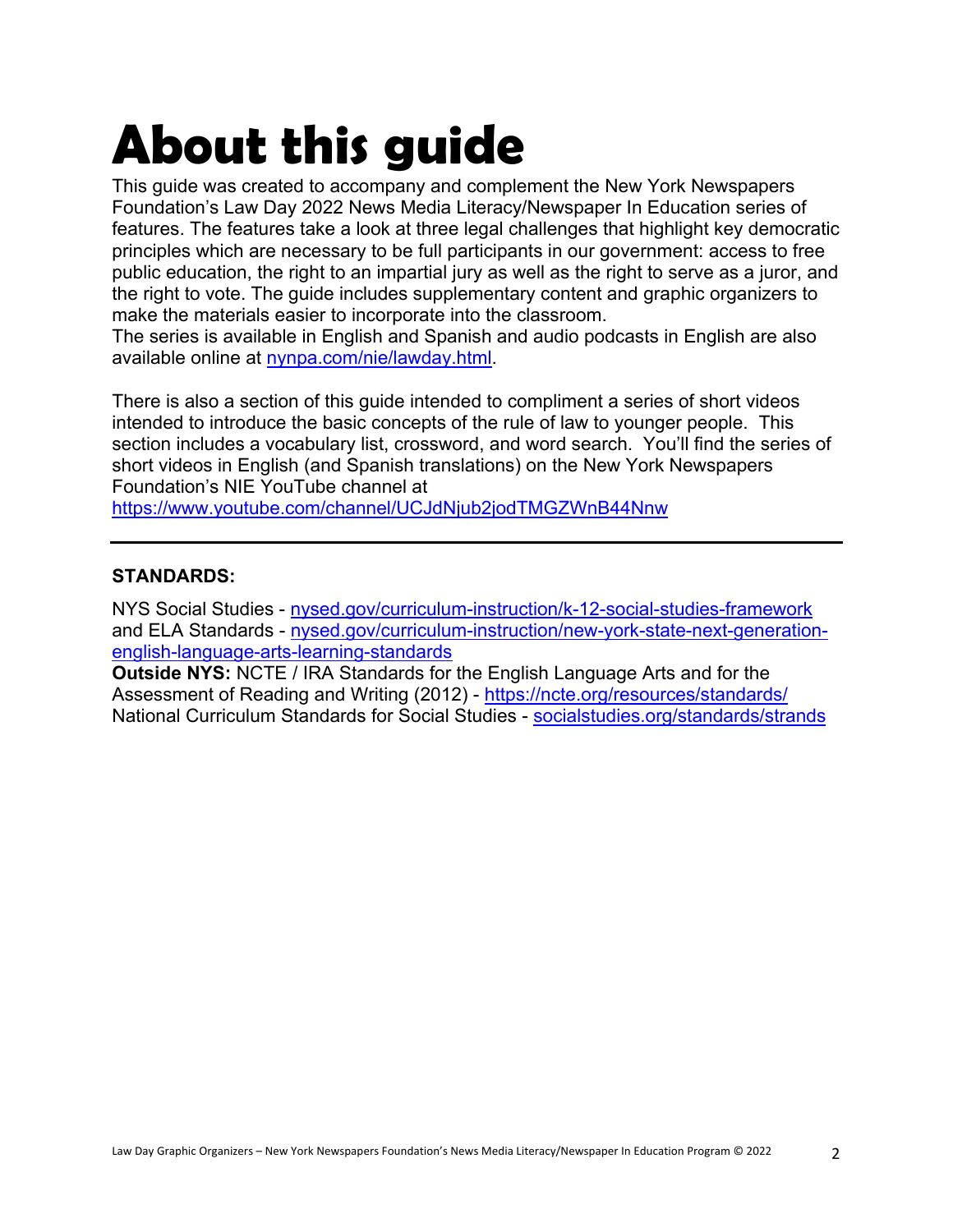#### *Special thank you to the following:*

o*The New York Bar Foundation for their financial support for the production of a series of short videos (English and Spanish) that can be found on YouTube at* 

*https://www.youtube.com/channel/UCJdNjub2jodTMGZWnB44Nnw*

- o *David Scott, Esq. (Project PATCH, Northport East Northport UFSD) and Barbara Lombardo (former editor of The Saratogian) for reviewing and editing this content.*
- o *Carey and Jan Cook of* myvocabulary.com *for their assistance on the crossword puzzle and wordsearch.*
- o*Evelyn Ledezma (Bethlehem CSD) for her Spanish translation of the five features.*
- o *Isabel Ledezma Spanish translation and Spanish Video Voiceover*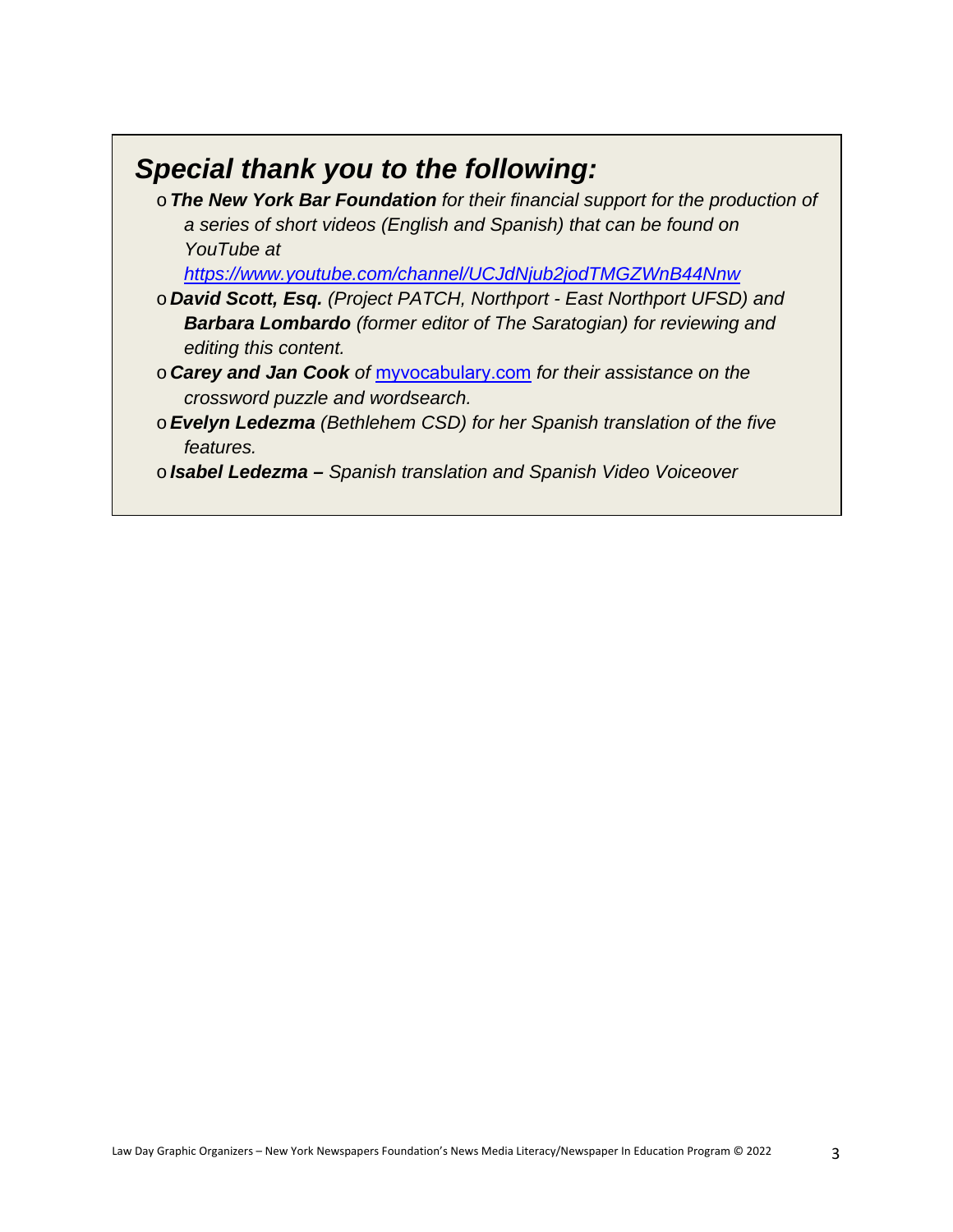# **Table of Contents:**

#### **(For Middle/High School Students)**

| Constitutional Amendments (that relate to due process and this series) 6 |  |
|--------------------------------------------------------------------------|--|
|                                                                          |  |
|                                                                          |  |
|                                                                          |  |
|                                                                          |  |
|                                                                          |  |
|                                                                          |  |
|                                                                          |  |
|                                                                          |  |
|                                                                          |  |
|                                                                          |  |
|                                                                          |  |
|                                                                          |  |
|                                                                          |  |

#### **(For Elementary Students)**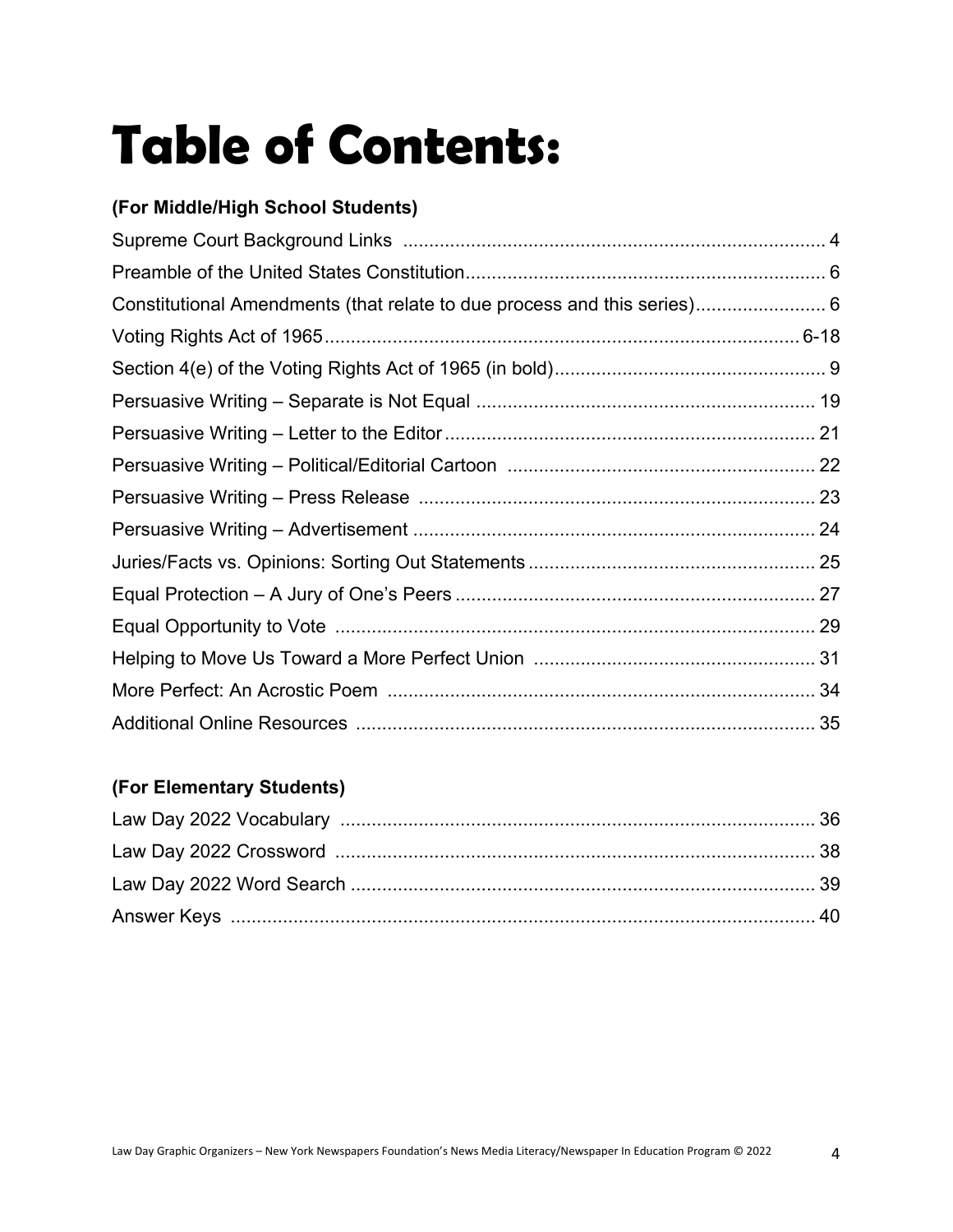# **Supreme Court Background Links:**

## **Hernandez v. Texas (1954)**

**Case conclusion from Oyez.com:** In a unanimous opinion delivered by Chief Justice Earl Warren, the Court held that the Fourteenth Amendment protects those beyond the two classes of white or Negro, and extends to other racial groups in communities depending upon whether it can be factually established that such a group exists within a community. In reversing, the Court concluded that the Fourteenth Amendment "is not directed solely against discrimination due to a 'two-class theory'" but in this case covers those of Mexican ancestry. This was established by the fact that the distinction between whites and Mexican ancestry individuals was made clear at the Jackson County Courthouse itself where "there were two men's toilets, one unmarked, and the other marked 'Colored Men and 'Hombres Aqui' ('Men Here')," and by the fact that no Mexican ancestry person had served on a jury in 25 years. Mexican Americans were a "special class" entitled to equal protection under the Fourteenth Amendment. For more details, go to https://www.oyez.org/cases/1940-1955/347us475.

### **Brown v. Board of Education (1954)**

**Case conclusion from Oyez.com:** Unanimous Decision - Separate but equal educational facilities for racial minorities is inherently unequal violating the Equal Protection Clause of the Fourteenth Amendment. For more details. go to https://www.oyez.org/cases/1940- 1955/347us483.

### **Katzenbach v. Morgan (1966)**

**Case conclusion from Oyez.com:** The Supreme Court held that Section 4(e)\* is a proper exercise of the powers granted to Congress. With Justice William J. Brennan writing for the majority, the Court reasoned that Congress exercised its powers consistent with those afforded it by Section 5 of the Fourteenth Amendment. The Court then concluded that the Supremacy Clause prevented the enforcement of the New York English literacy requirement. For more details, go to https://www.oyez.org/cases/1965/847.

\*Section 4(e) of the Voting Rights Act of 1965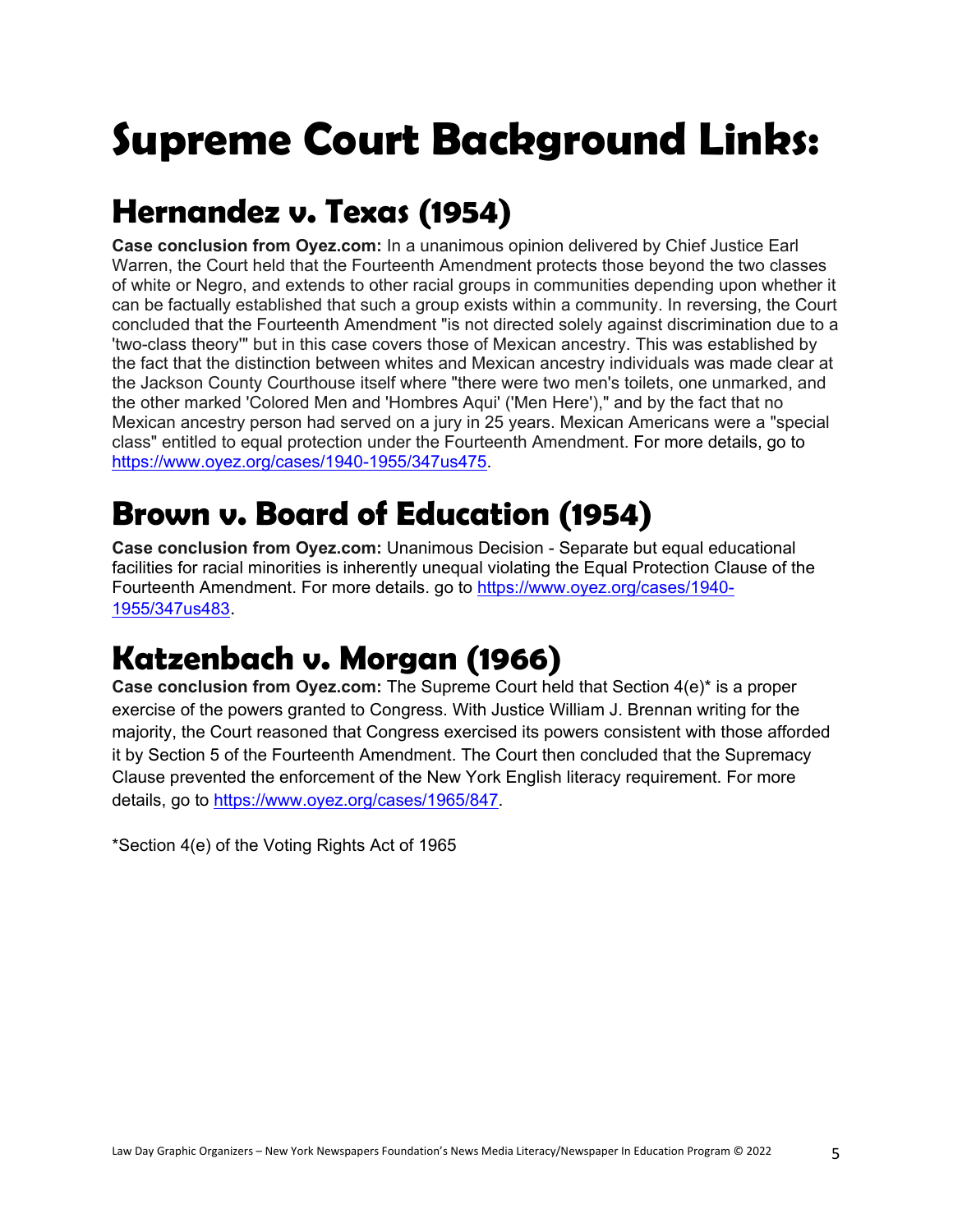### **Preamble of the Constitution**

We the People of the United States, in Order to form a more perfect Union, establish Justice, insure domestic Tranquility, provide for the common defence, promote the general Welfare, and secure the Blessings of Liberty to ourselves and our Posterity, do ordain and establish this Constitution for the United States of America.

# **Constitutional Amendments**

(That relate to the cases in this year's series)

United States Constitution –

- **Amendment VI** Passed by Congress September 25, 1789. Ratified December 15, 1791. (Part of the Bill of Rights)
	- $\circ$  In all criminal prosecutions, the accused shall enjoy the right to a speedy and public trial, by an impartial jury of the State and district wherein the crime shall have been committed, which district shall have been previously ascertained by law, and to be informed of the nature and cause of the accusation; to be confronted with the witnesses against him; to have compulsory process for obtaining witnesses in his favor, and to have the Assistance of Counsel for his defense.
- **Amendment XIV** Passed by Congress June 13, 1866, and ratified July 9, 1868.
	- o Section 1. All persons born or naturalized in the United States, and subject to the jurisdiction thereof, are citizens of the United States and of the state wherein they reside. No state shall make or enforce any law which shall abridge the privileges or immunities of citizens of the United States; nor shall any state deprive any person of life, liberty, or property, without due process of law; nor deny to any person within its jurisdiction the equal protection of the laws.

### **Voting Rights Act of 1965, approved Aug. 6, 1965**

AN ACT To enforce the fifteenth amendment to the Constitution of the United States, and for other purposes.

Be it enacted by the Senate and House of Representatives of the United States of America in Congress assembled, That this Act shall be known as the "Voting Rights Act of 1965."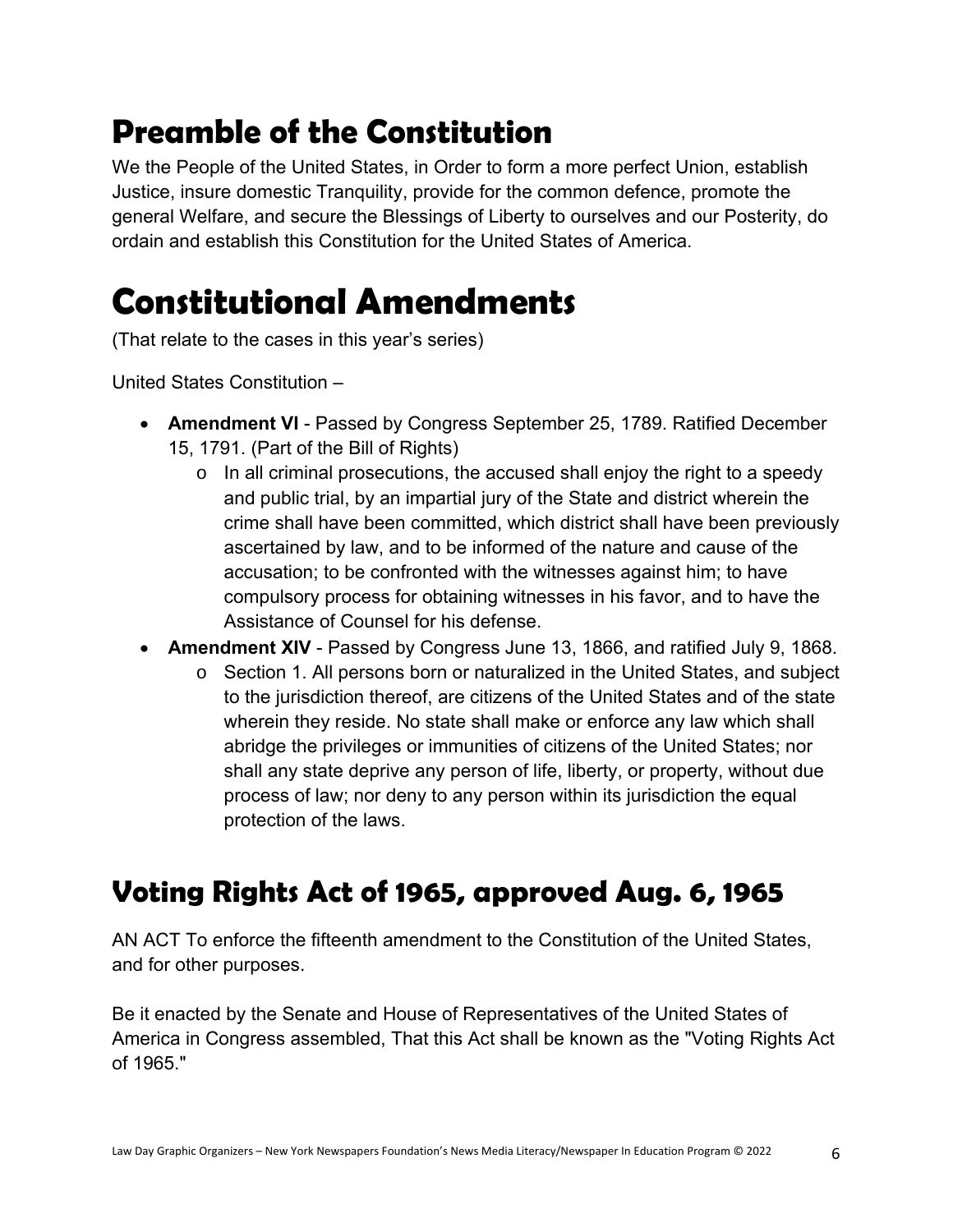SEC. 2. No voting qualification or prerequisite to voting, or standard, practice, or procedure shall be imposed or applied by any State or political subdivision to deny or abridge the right of any citizen of the United States to vote on account of race or color.

SEC. 3. (a) Whenever the Attorney General institutes a proceeding under any statute to enforce the guarantees of the fifteenth amendment in any State or political subdivision the court shall authorize the appointment of Federal examiners by the United States Civil Service Commission in accordance with section 6 to serve for such period of time and for such political subdivisions as the court shall determine is appropriate to enforce the guarantees of the fifteenth amendment (1) as part of any interlocutory order if the court determines that the appointment of such examiners is necessary to enforce such guarantees or (2) as part of any final judgment if the court finds that violations of the fifteenth amendment justifying equitable relief have occurred in such State or subdivision: Provided, That the court need not authorize the appointment of examiners if any incidents of denial or abridgement of the right to vote on account of race or color (1) have been few in number and have been promptly and effectively corrected by State or local action, (2) the continuing effect of such incidents has been eliminated, and (3) there is no reasonable probability of their recurrence in the future.

(b) If in a proceeding instituted by the Attorney General under any statute to enforce the guarantees of the fifteenth amendment in any State or political subdivision the court finds that a test or device has been used for the purpose or with the effect of denying or abridging the right of any citizen of the United States to vote on account of race or color, it shall suspend the use of tests and devices in such State or political subdivisions as the court shall determine is appropriate and for such period as it deems necessary.

(c) If in any proceeding instituted by the Attorney General under any statute to enforce the guarantees of the fifteenth amendment in any State or political subdivision the court finds that violations of the fifteenth amendment justifying equitable relief have occurred within the territory of such State or political subdivision, the court, in addition to such relief as it may grant, shall retain jurisdiction for such period as it may deem appropriate and during such period no voting qualification or prerequisite to voting, or standard, practice, or procedure with respect to voting different from that in force or effect at the time the proceeding was commenced shall be enforced unless and until the court finds that such qualification, prerequisite, standard, practice, or procedure does not have the purpose and will not have the effect of denying or abridging the right to vote on account of race or color: Provided, That such qualification, prerequisite, standard, practice, or procedure may be enforced if the qualification, prerequisite, standard, practice, or procedure has been submitted by the chief legal officer or other appropriate official of such State or subdivision to the Attorney General and the Attorney General has not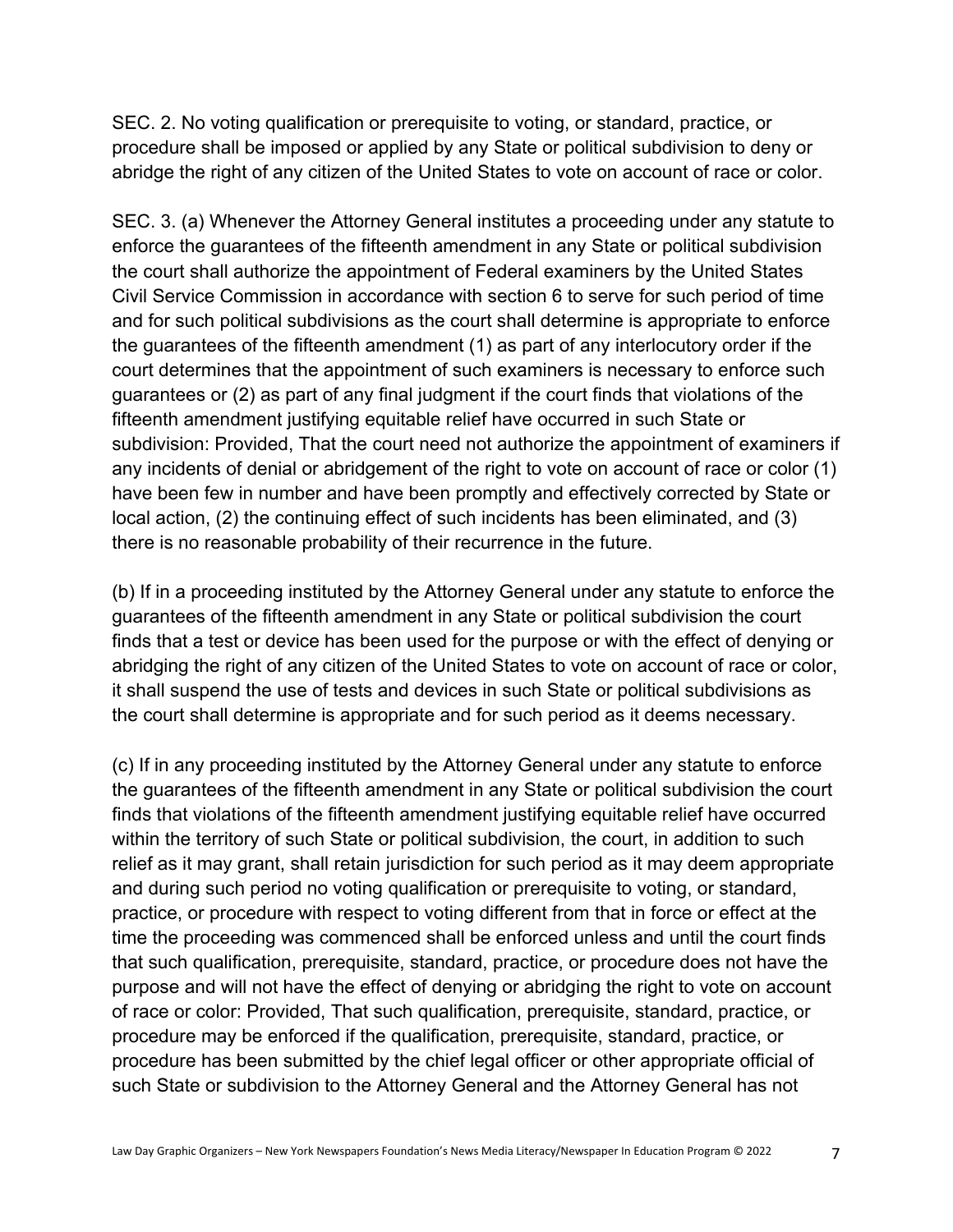interposed an objection within sixty days after such submission, except that neither the court's finding nor the Attorney General's failure to object shall bar a subsequent action to enjoin enforcement of such qualification, prerequisite, standard, practice, or procedure.

SEC. 4. (a) To assure that the right of citizens of the United States to vote is not denied or abridged on account of race or color, no citizen shall be denied the right to vote in any Federal, State, or local election because of his failure to comply with any test or device in any State with respect to which the determinations have been made under subsection (b) or in any political subdivision with respect to which such determinations have been made as a separate unit, unless the United States District Court for the District of Columbia in an action for a declaratory judgment brought by such State or subdivision against the United States has determined that no such test or device has been used during the five years preceding the filing of the action for the purpose or with the effect of denying or abridging the right to vote on account of race or color: Provided, That no such declaratory judgment shall issue with respect to any plaintiff for a period of five years after the entry of a final judgment of any court of the United States, other than the denial of a declaratory judgment under this section, whether entered prior to or after the enactment of this Act, determining that denials or abridgments of the right to vote on account of race or color through the use of such tests or devices have occurred anywhere in the territory of such plaintiff. An action pursuant to this subsection shall be heard and determined by a court of three judges in accordance with the provisions of section 2284 of title 28 of the United States Code and any appeal shall lie to the Supreme Court. The court shall retain jurisdiction of any action pursuant to this subsection for five years after judgment and shall reopen the action upon motion of the Attorney General alleging that a test or device has been used for the purpose or with the effect of denying or abridging the right to vote on account of race or color.

If the Attorney General determines that he has no reason to believe that any such test or device has been used during the five years preceding the filing of the action for the purpose or with the effect of denying or abridging the right to vote on account of race or color, he shall consent to the entry of such judgment

(b) The provisions of subsection (a) shall apply in any State or in any political subdivision of a state which (1) the Attorney General determines maintained on November 1, 1964, any test or device, and with respect to which (2) the Director of the Census determines that less than 50 percentum of the persons of voting age residing therein were registered on November 1, 1964, or that less than 50 percentum of such persons voted in the presidential election of November 1964.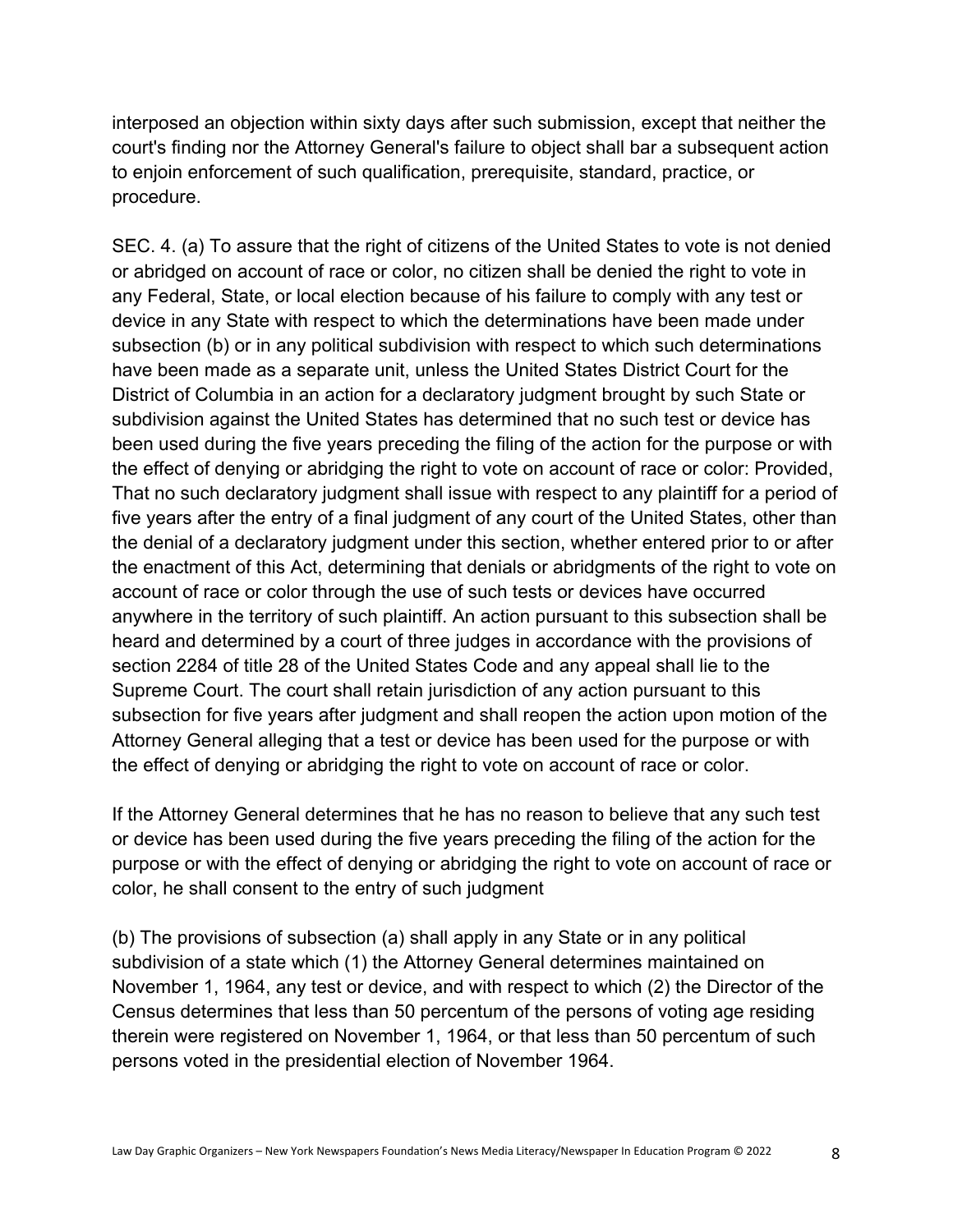A determination or certification of the Attorney General or of the Director of the Census under this section or under section 6 or section 13 shall not be reviewable in any court and shall be effective upon publication in the Federal Register.

(c) The phrase "test or device" shall mean any requirement that a person as a prerequisite for voting or registration for voting (1) demonstrate the ability to read, write, understand, or interpret any matter, (2) demonstrate any educational achievement or his knowledge of any particular subject, (3) possess good moral character, or (4) prove his qualifications by the voucher of registered voters or members of any other class.

(d) For purposes of this section no State or political subdivision shall be determined to have engaged in the use of tests or devices for the purpose or with the effect of denying or abridging the right to vote on account of race or color if (1) incidents of such use have been few in number and have been promptly and effectively corrected by State or local action, (2) the continuing effect of such incidents has been eliminated, and (3) there is no reasonable probability of their recurrence in the future.

#### **(e)**

**(1) Congress hereby declares that to secure the rights under the fourteenth amendment of persons educated in American-flag schools in which the predominant classroom language was other than English, it is necessary to prohibit the States from conditioning the right to vote of such persons on ability to read, write, understand, or interpret any matter in the English language. (2) No person who demonstrates that he has successfully completed the sixth primary grade in a public school in, or a private school accredited by, any State or territory, the District of Columbia, or the Commonwealth of Puerto Rico in which the predominant classroom language was other than English, shall be denied the right to vote in any Federal, State, or local election because of his inability to read, write, understand, or interpret any matter in the English language, except that, in States in which State law provides that a different level of education is presumptive of literacy, he shall demonstrate that he has successfully completed an equivalent level of education in a public school in, or a private school accredited by, any State or territory, the District of Columbia, or the Commonwealth of Puerto Rico in which the predominant classroom language was other than English.** 

SEC. 5. Whenever a State or political subdivision with respect to which the prohibitions set forth in section 4(a) are in effect shall enact or seek to administer any voting qualification or prerequisite to voting, or standard, practice, or procedure with respect to voting different from that in force or effect on November 1, 1964, such State or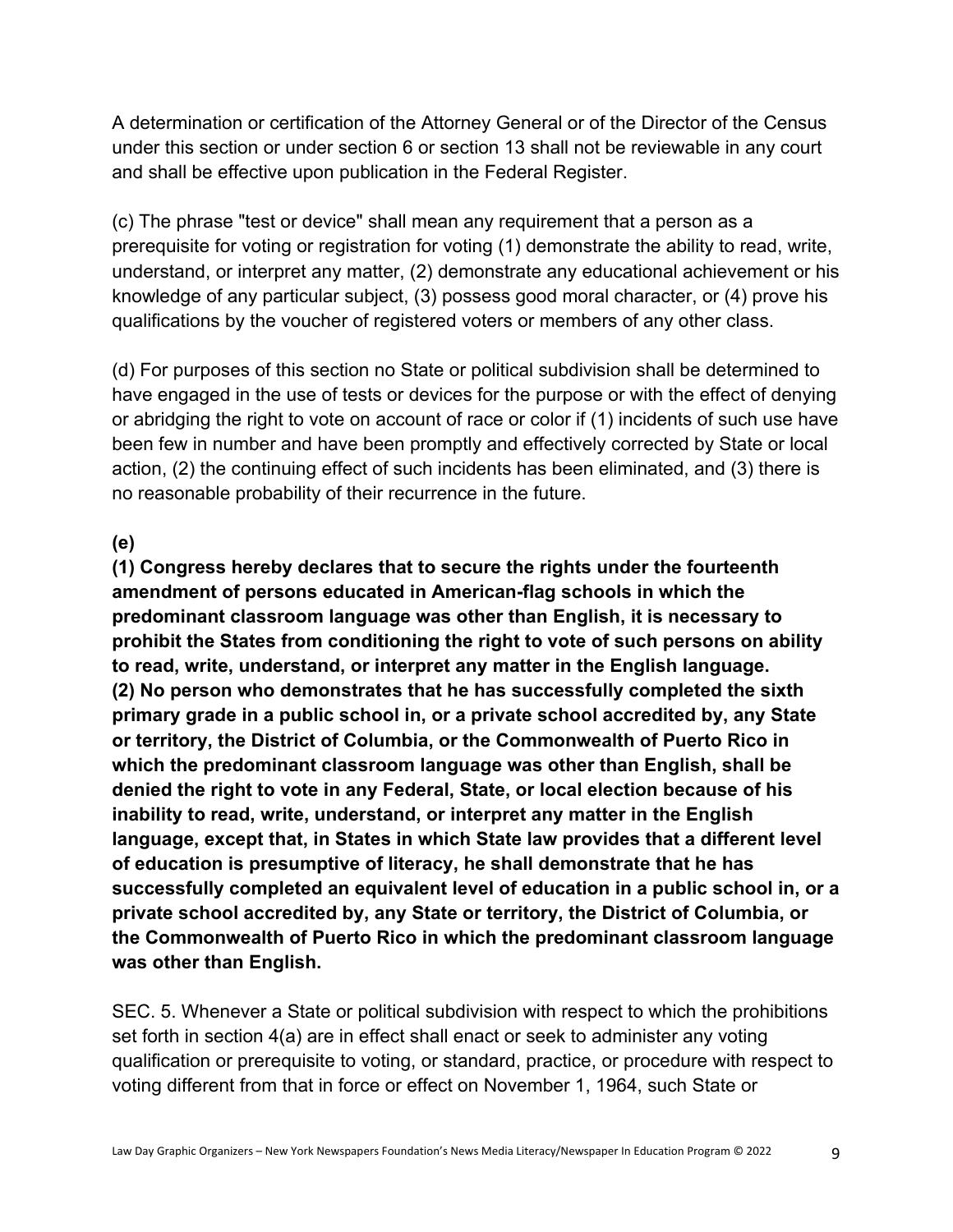subdivision may institute an action in the United States District Court for the District of Columbia for a declaratory judgment that such qualification, prerequisite, standard, practice, or procedure does not have the purpose and will not have the effect of denying or abridging the right to vote on account of race or color, and unless and until the court enters such judgment no person shall be denied the right to vote for failure to comply with such qualification, prerequisite, standard, practice, or procedure: Provided, That such qualification, prerequisite, standard, practice, or procedure may be enforced without such proceeding if the qualification, prerequisite, standard, practice, or procedure has been submitted by the chief legal officer or other appropriate official of such State or subdivision to the Attorney General and the Attorney General has not interposed an objection within sixty days after such submission, except that neither the Attorney General's failure to object nor a declaratory judgment entered under this section shall bar a subsequent action to enjoin enforcement of such qualification, prerequisite, standard, practice, or procedure. Any action under this section shall be heard and determined by a court of three judges in accordance with the provisions of section 2284 of title 28 of the United States Code and any appeal shall lie to the Supreme Court.

SEC. 6. Whenever (a) a court has authorized the appointment of examiners pursuant to the provisions of section 3(a), or (b) unless a declaratory judgment has been rendered under section 4(a), the Attorney General certifies with respect to any political subdivision named in, or included within the scope of, determinations made under section 4(b) that (1) he has received complaints in writing from twenty or more residents of such political subdivision alleging that they have been denied the right to vote under color of law on account of race or color, and that he believes such complaints to be meritorious, or (2) that, in his judgment (considering, among other factors, whether the ratio of nonwhite persons to white persons registered to vote within such subdivision appears to him to be reasonably attributable to violations of the fifteenth amendment or whether substantial evidence exists that bona fide efforts are being made within such subdivision to comply with the fifteenth amendment), the appointment of examiners is otherwise necessary to enforce the guarantees of the fifteenth amendment, the Civil Service Commission shall appoint as many examiners for such subdivision as it may deem appropriate to prepare and maintain lists of persons eligible to vote in Federal, State, and local elections. Such examiners, hearing officers provided for in section 9(a), and other persons deemed necessary by the Commission to carry out the provisions and purposes of this Act shall be appointed, compensated, and separated without regard to the provisions of any statute administered by the Civil Service Commission, and service under this Act shall not be considered employment for the purposes of any statute administered by the Civil Service Commission, except the provisions of section 9 of the Act of August 2, 1939, as amended (5 U.S.C. 118i), prohibiting partisan political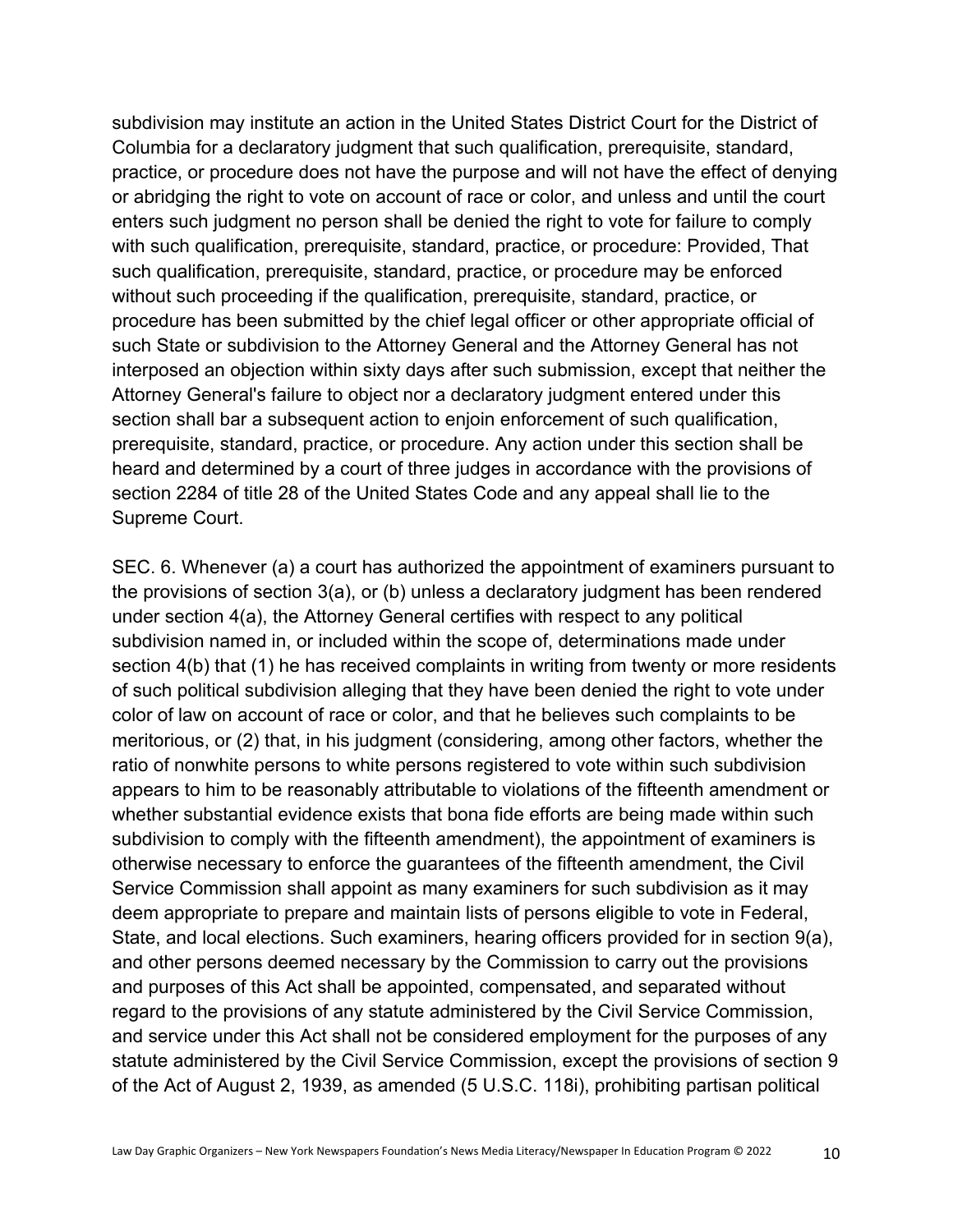activity: Provided, That the Commission is authorized, after consulting the head of the appropriate department or agency, to designate suitable persons in the official service of the United States, with their consent, to serve in these positions. Examiners and hearing officers shall have the power to administer oaths.

SEC. 7. (a) The examiners for each political subdivision shall, at such places as the Civil Service Commission shall by regulation designate, examine applicants concerning their qualifications for voting. An application to an examiner shall be in such form as the Commission may require and shall contain allegations that the applicant is not otherwise registered to vote.

(b) Any person whom the examiner finds, in accordance with instructions received under section 9(b), to have the qualifications prescribed by State law not inconsistent with the Constitution and laws of the United States shall promptly be placed on a list of eligible voters. A challenge to such listing may be made in accordance with section 9(a) and shall not be the basis for a prosecution under section 12 of this Act. The examiner shall certify and transmit such list, and any supplements as appropriate, at least once a month, to the offices of the appropriate election officials, with copies to the Attorney General and the attorney general of the State, and any such lists and supplements thereto transmitted during the month shall be available for public inspection on the last business day of the month and, in any event, not later than the forty-fifth day prior to any election. The appropriate State or local election official shall place such names on the official voting list. Any person whose name appears on the examiner's list shall be entitled and allowed to vote in the election district of his residence unless and until the appropriate election officials shall have been notified that such person has been removed from such list in accordance with subsection (d): Provided, That no person shall be entitled to vote in any election by virtue of this Act unless his name shall have been certified and transmitted on such a list to the offices of the appropriate election officials at least forty-five days prior to such election.

(c) The examiner shall issue to each person whose name appears on such a list a certificate evidencing his eligibility to vote.

(d) A person whose name appears on such a list shall be removed therefrom by an examiner if (1) such person has been successfully challenged in accordance with the procedure prescribed in section 9, or (2) he has been determined by an examiner to have lost his eligibility to vote under State law not inconsistent with the Constitution and the laws of the United States.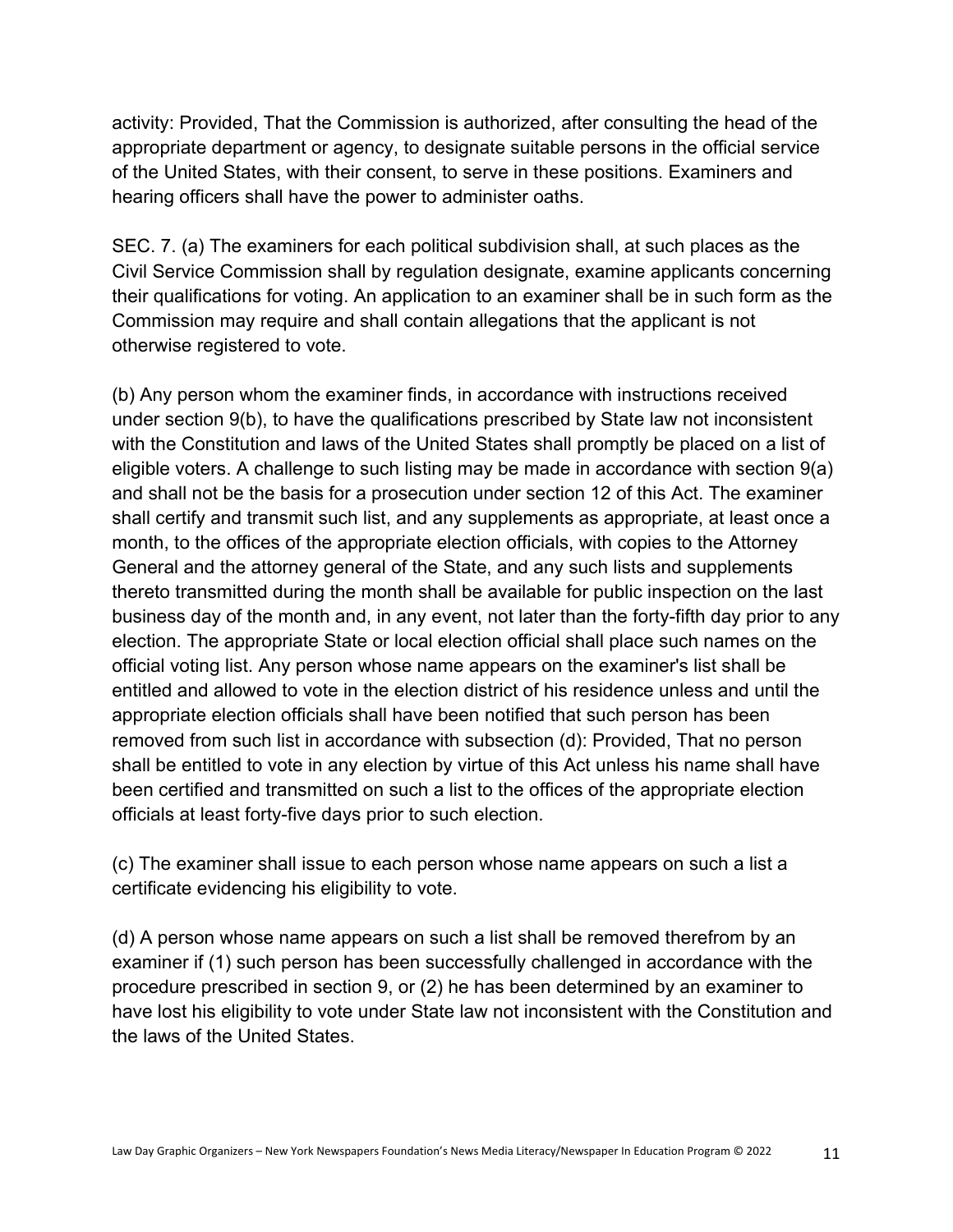Sec. 8. Whenever an examiner is serving under this Act in any political subdivision, the Civil Service Commission may assign, at the request of the Attorney General, one or more persons, who may be officers of the United States, (1) to enter and attend at any place for holding an election in such subdivision for the purpose of observing whether persons who are entitled to vote are being permitted to vote, and (2) to enter and attend at any place for tabulating the votes cast at any election held in such subdivision for the purpose of observing whether votes cast by persons entitled to vote are being properly tabulated. Such persons so assigned shall report to an examiner appointed for such political subdivision, to the Attorney General, and if the appointment of examiners has been authorized pursuant to section 3(a), to the court. SEC. 9.

(a) Any challenge to a listing on an eligibility list prepared by an examiner shall be heard and determined by a hearing officer appointed by and responsible to the Civil Service Commission and under such rules as the Commission shall by regulation prescribe. Such challenge shall be entertained only if filed at such office within the State as the Civil Service Commission shall by regulation designate, and within ten days after the listing of the challenged person is made available for public inspection, and if supported by (1) the affidavits of at least two persons having personal knowledge of the facts constituting grounds for the challenge, and (2) a certification that a copy of the challenge and affidavits have been served by mail or in person upon the person challenged at his place of residence set out in the application. Such challenge shall be determined within fifteen days after it has been filed. A petition for review of the decision of the hearing officer may be filed in the United States court of appeals for the circuit in which the person challenged resides within fifteen days after service of such decision by mail on the person petitioning for review but no decision of a hearing officer shall be reversed unless clearly erroneous. Any person listed shall be entitled and allowed to vote pending final determination by the hearing officer and by the court.

(b) The times, places, procedures, and form for application and listing pursuant to this Act and removals from the eligibility lists shall be prescribed by regulations promulgated by the Civil Service Commission and the Commission shall, after consultation with the Attorney General, instruct examiners concerning applicable State law not inconsistent with the Constitution and laws of the United States with respect to (1) the qualifications required for listing, and (2) loss of eligibility to vote.

(c) Upon the request of the applicant or the challenger or on its own motion the Civil Service Commission shall have the power to require by subpoena the attendance and testimony of witnesses and the production of documentary evidence relating to any matter pending before it under the authority of this section. In case of contumacy or refusal to obey a subpoena, any district court of the United States or the United States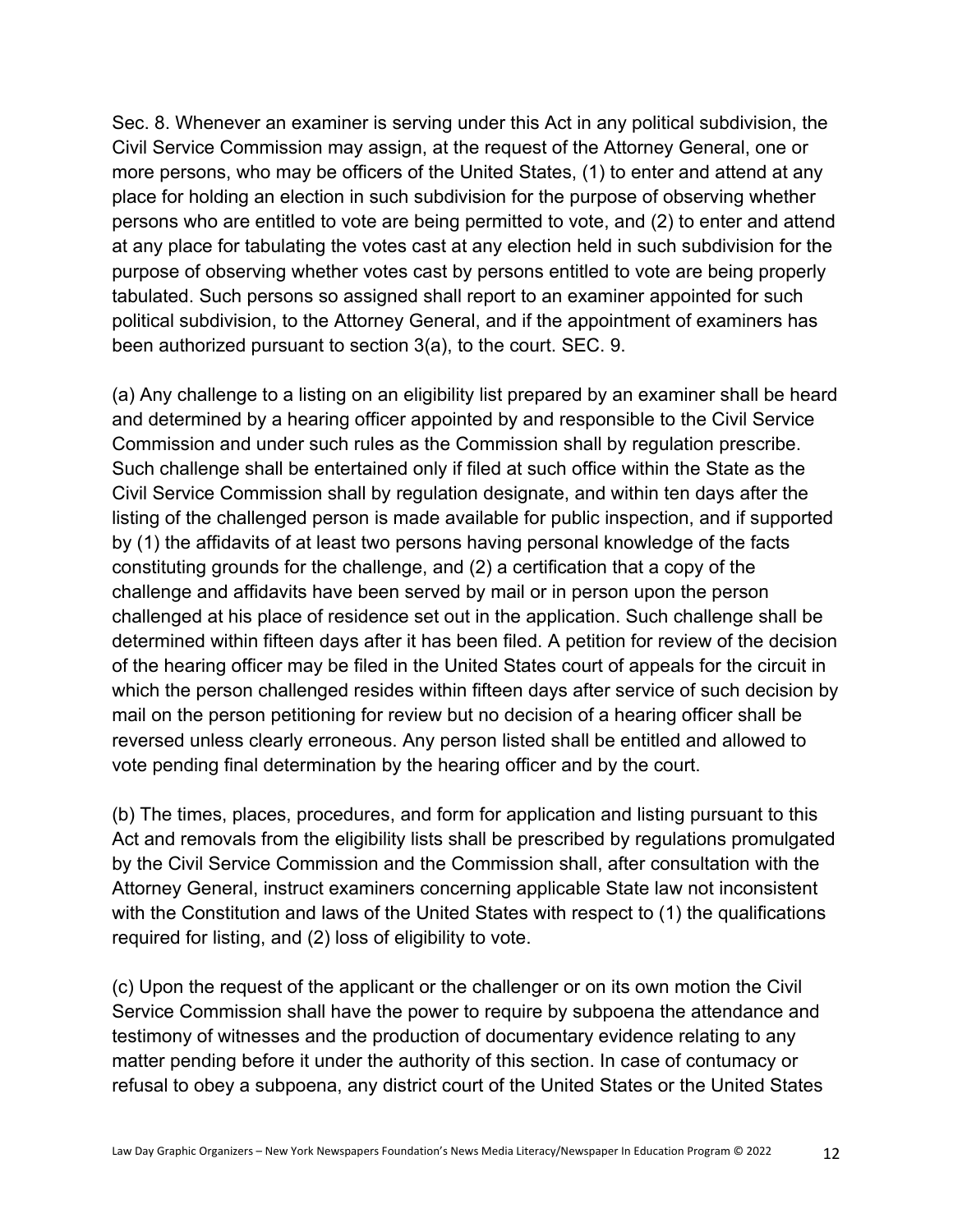court of any territory or possession, or the District Court of the United States for the District of Columbia, within the jurisdiction of which said person guilty of contumacy or refusal to obey is found or resides or is domiciled or transacts business, or has appointed an agent for receipt of service of process, upon application by the Attorney General of the United States shall have jurisdiction to issue to such person an order requiring such person to appear before the Commission or a hearing officer, there to produce pertinent, relevant, and nonprivileged documentary evidence if so ordered, or there to give testimony touching the matter under investigation, and any failure to obey such order of the court may be punished by said court as a contempt thereof.

SEC. 10. (a) The Congress finds that the requirement of the payment of a poll tax as a precondition to voting (i) precludes persons of limited means from voting or imposes unreasonable financial hardship upon such persons as a precondition to their exercise of the franchise, (ii) does not bear a reasonable relationship to any legitimate State interest in the conduct of elections, and (iii) in some areas has the purpose or effect of denying persons the right to vote because of race or color. Upon the basis of these findings, Congress declares that the constitutional right of citizens to vote is denied or abridged in some areas by the requirement of the payment of a poll tax as a precondition to voting.

(b) In the exercise of the powers of Congress under section 5 of the fourteenth amendment and section 2 of the fifteenth amendment, the Attorney General is authorized and directed to institute forthwith in the name of the United States such actions, including actions against States or political subdivisions, for declaratory judgment or injunctive relief against the enforcement of any requirement of the payment of a poll tax as a precondition to voting, or substitute therefor enacted after November 1, 1964, as will be necessary to implement the declaration of subsection (a) and the purposes of this section.

(c) The district courts of the United States shall have jurisdiction of such actions which shall be heard and determined by a court of three judges in accordance with the provisions of section 2284 of title 28 of the United States Code and any appeal shall lie to the Supreme Court. It shall be the duty of the judges designated to hear the case to assign the case for hearing at the earliest practicable date, to participate in the hearing and determination thereof, and to cause the case to be in every way expedited.

(d) During the pendency of such actions, and thereafter if the courts, notwithstanding this action by the Congress, should declare the requirement of the payment of a poll tax to be constitutional, no citizen of the United States who is a resident of a State or political subdivision with respect to which determinations have been made under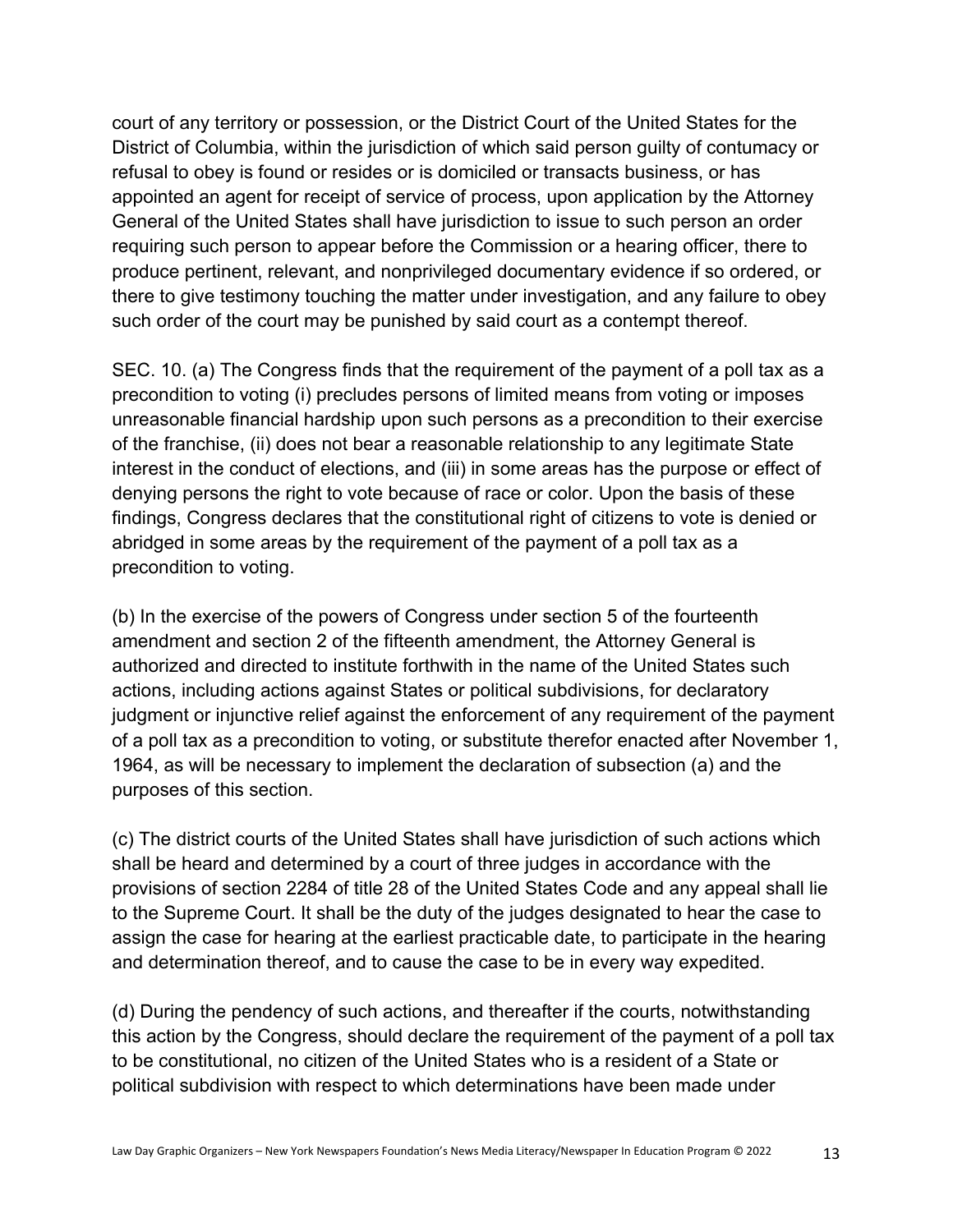subsection 4(b) and a declaratory judgment has not been entered under subsection 4(a), during the first year he becomes otherwise entitled to vote by reason of registration by State or local officials or listing by an examiner, shall be denied the right to vote for failure to pay a poll tax if he tenders payment of such tax for the current year to an examiner or to the appropriate State or local official at least forty-five days prior to election, whether or not such tender would be timely or adequate under State law. An examiner shall have authority to accept such payment from any person authorized by this Act to make an application for listing, and shall issue a receipt for such payment. The examiner shall transmit promptly any such poll tax payment to the office of the State or local official authorized to receive such payment under State law, together with the name and address of the applicant.

SEC. 11. (a) No person acting under color of law shall fail or refuse to permit any person to vote who is entitled to vote under any provision of this Act or is otherwise qualified to vote, or willfully fail or refuse to tabulate, count, and report such person's vote.

(b) No person, whether acting under color of law or otherwise, shall intimidate, threaten, or coerce, or attempt to intimidate, threaten, or coerce any person for voting or attempting to vote, or intimidate, threaten, or coerce, or attempt to intimidate, threaten, or coerce any person for urging or aiding any person to vote or attempt to vote, or intimidate, threaten, or coerce any person for exercising any powers or duties under section 3(a), 6, 8, 9, 10, or 12(e).

(c) Whoever knowingly or willfully gives false information as to his name, address, or period of residence in the voting district for the purpose of establishing his eligibility to register or vote, or conspires with another individual for the purpose of encouraging his false registration to vote or illegal voting, or pays or offers to pay or accepts payment either for registration to vote or for voting shall be fined not more than \$10,000 or imprisoned not more than five years, or both: Provided, however, That this provision shall be applicable only to general, special, or primary elections held solely or in part for the purpose of selecting or electing any candidate for the office of President, Vice President, presidential elector, Member of the United States Senate, Member of the United States House of Representatives, or Delegates or Commissioners from the territories or possessions, or Resident Commissioner of the Commonwealth of Puerto Rico.

(d) Whoever, in any matter within the jurisdiction of an examiner or hearing officer knowingly and willfully falsifies or conceals a material fact, or makes any false, fictitious, or fraudulent statements or representations, or makes or uses any false writing or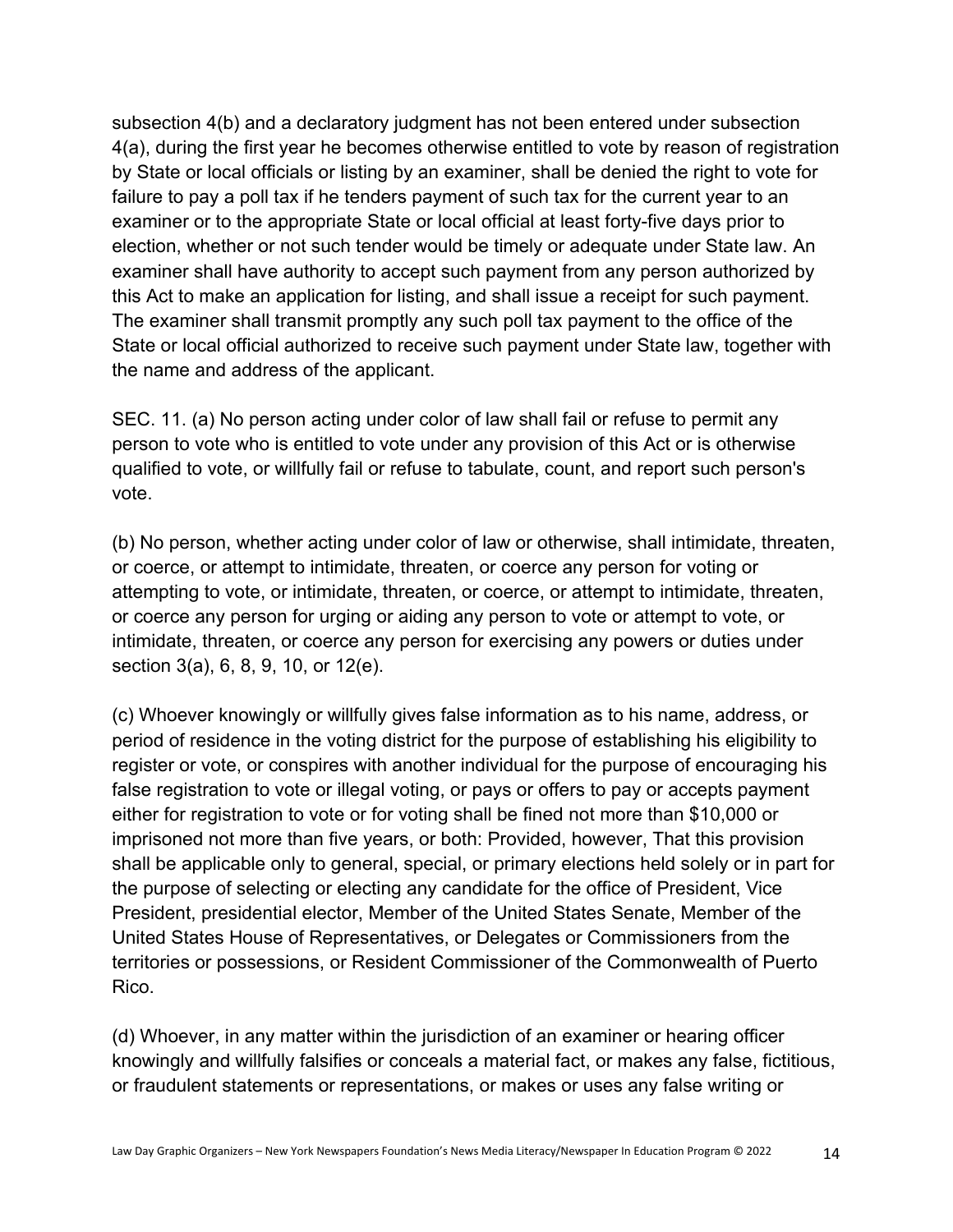document knowing the same to contain any false, fictitious, or fraudulent statement or entry, shall be fined not more than \$10,000 or imprisoned not more than five years, or both.

SEC. 12. (a) Whoever shall deprive or attempt to deprive any person of any right secured by section 2, 3, 4, 5, 7, or 10 or shall violate section 11(a) or (b), shall be fined not more than \$5,000, or imprisoned not more than five years, or both.

(b) Whoever, within a year following an election in a political subdivision in which an examiner has been appointed (1) destroys, defaces, mutilates, or otherwise alters the marking of a paper ballot which has been cast in such election, or (2) alters any official record of voting in such election tabulated from a voting machine or otherwise, shall be fined not more than \$5,000, or imprisoned not more than five years, or both

(c) Whoever conspires to violate the provisions of subsection (a) or (b) of this section, or interferes with any right secured by section 2, 3 4, 5, 7, 10, or 11(a) or (b) shall be fined not more than \$5,000, or imprisoned not more than five years, or both.

(d) Whenever any person has engaged or there are reasonable grounds to believe that any person is about to engage in any act or practice prohibited by section 2, 3, 4, 5, 7, 10, 11, or subsection (b) of this section, the Attorney General may institute for the United States, or in the name of the United States, an action for preventive relief, including an application for a temporary or permanent injunction, restraining order, or other order, and including an order directed to the State and State or local election officials to require them (1) to permit persons listed under this Act to vote and (2) to count such votes.

(e) Whenever in any political subdivision in which there are examiners appointed pursuant to this Act any persons allege to such an examiner within forty-eight hours after the closing of the polls that notwithstanding (1) their listing under this Act or registration by an appropriate election official and (2) their eligibility to vote, they have not been permitted to vote in such election, the examiner shall forthwith notify the Attorney General if such allegations in his opinion appear to be well founded. Upon receipt of such notification, the Attorney General may forthwith file with the district court an application for an order providing for the marking, casting, and counting of the ballots of such persons and requiring the inclusion of their votes in the total vote before the results of such election shall be deemed final and any force or effect given thereto. The district court shall hear and determine such matters immediately after the filing of such application. The remedy provided in this subsection shall not preclude any remedy available under State or Federal law.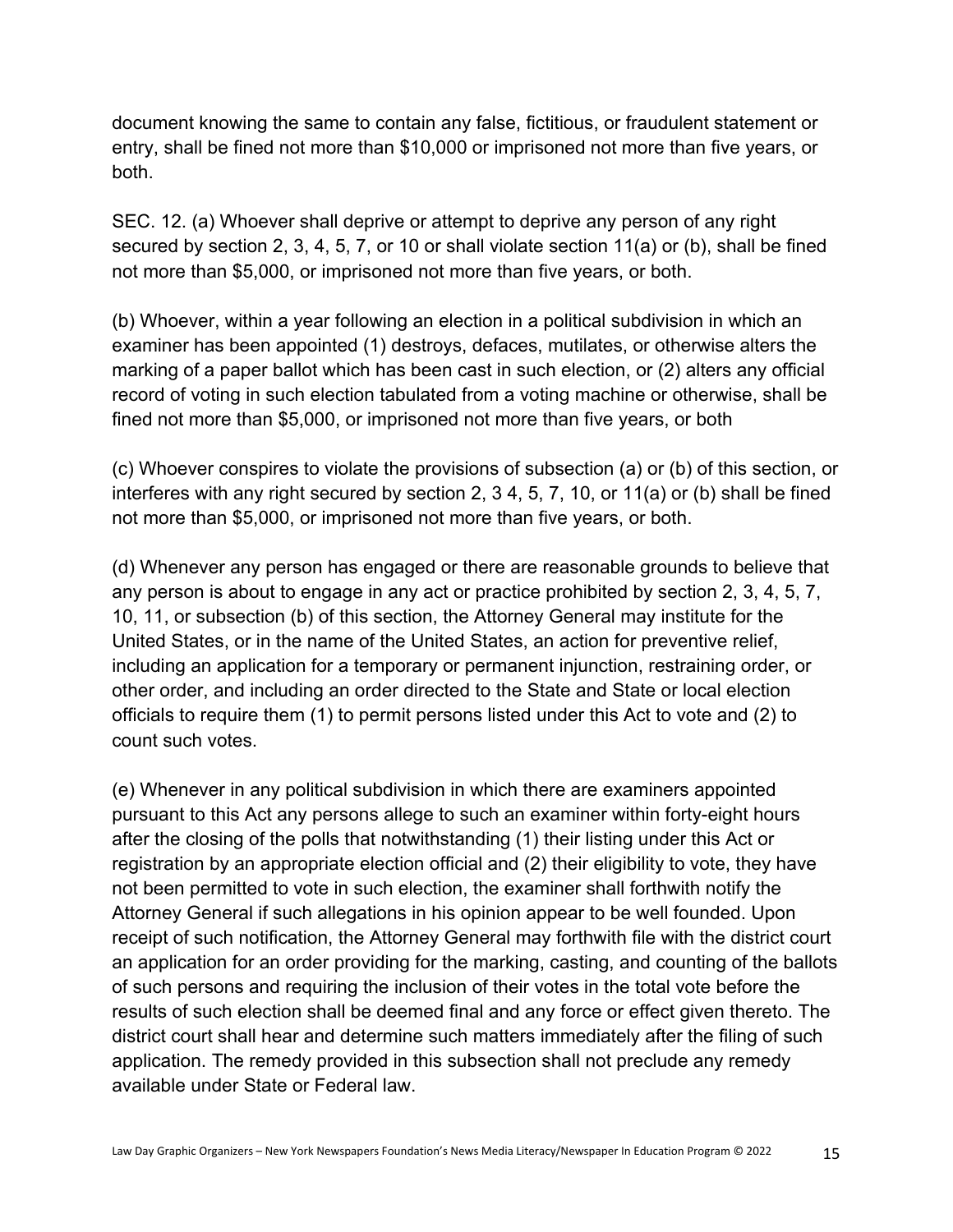(f) The district courts of the United States shall have jurisdiction of proceedings instituted pursuant to this section and shall exercise the same without regard to whether a person asserting rights under the provisions of this Act shall have exhausted any administrative or other remedies that may be provided by law

SEC. 13. Listing procedures shall be terminated in any political subdivision of any State (a) with respect to examiners appointed pursuant to clause (b) of section 6 whenever the Attorney General notifies the Civil Service Commission, or whenever the District Court for the District of Columbia determines in an action for declaratory judgment brought by any political subdivision with respect to which the Director of the Census has determined that more than 50 per centum of the nonwhite persons of voting age residing therein are registered to vote, (1) that all persons listed by an examiner for such subdivision have been placed on the appropriate voting registration roll, and (2) that there is no longer reasonable cause to believe that persons will be deprived of or denied the right to vote on account of race or color in such subdivision, and (b), with respect to examiners appointed pursuant to section 3(a), upon order of the authorizing court. A political subdivision may petition the Attorney General for the termination of listing procedures under clause (a) of this section, and may petition the Attorney General to request the Director of the Census to take such survey or census as may be appropriate for the making of the determination provided for in this section. The District Court for the District of Columbia shall have jurisdiction to require such survey or census to be made by the Director of the Census and it shall require him to do so if it deems the Attorney General's refusal to request such survey or census to be arbitrary or unreasonable. SEC. 14.

(a) All cases of criminal contempt arising under the provisions of this Act shall be governed by section 151 of the Civil Rights Act of 1957 (42 U.S.C.1995).

(b) No court other than the District Court for the District of Columbia or a court of appeals in any proceeding under section 9 shall have jurisdiction to issue any declaratory judgment pursuant to section 4 or section 5 or any restraining order or temporary or permanent injunction against the execution or enforcement of any provision of this Act or any action of any Federal officer or employee pursuant hereto.

(c)

(1) The terms "vote" or "voting" shall include all action necessary to make a vote effective in any primary, special, or general election, including, but not limited to, registration, listing pursuant to this Act, or other action required by law prerequisite to voting, casting a ballot, and having such ballot counted properly and included in the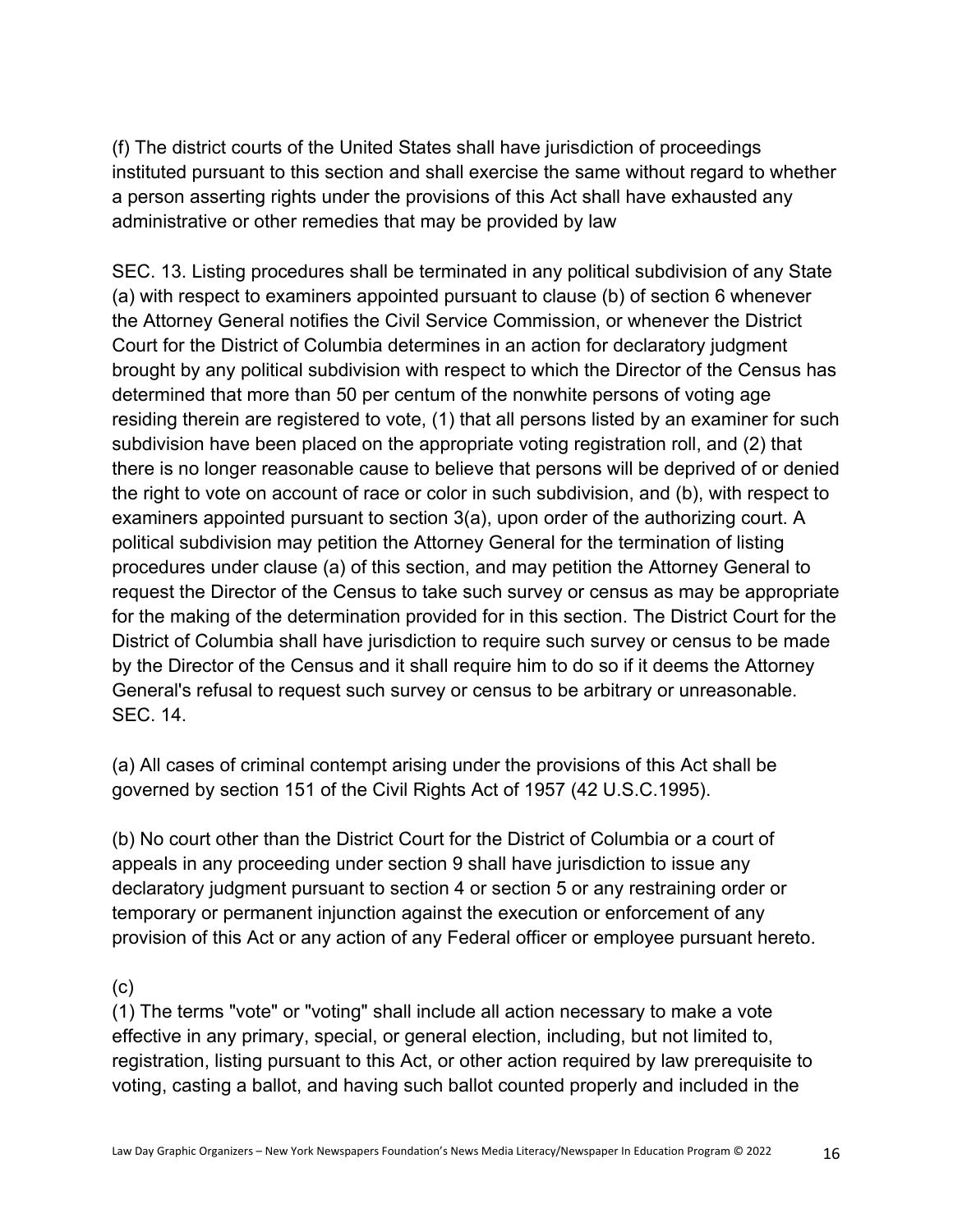appropriate totals of votes cast with respect to candidates for public or party office and propositions for which votes are received in an election.

(2) The term "political subdivision" shall mean any county or parish, except that, where registration for voting is not conducted under the supervision of a county or parish, the term shall include any other subdivision of a State which conducts registration for voting.

(d) In any action for a declaratory judgment brought pursuant to section 4 or section 5 of this Act, subpoenas for witnesses who are required to attend the District Court for the District of Columbia may be served in any judicial district of the United States: Provided, That no writ of subpoena shall issue for witnesses without the District of Columbia at a greater distance than one hundred miles from the place of holding court without the permission of the District Court for the District of Columbia being first had upon proper application and cause shown.

SEC. 15. Section 2004 of the Revised Statutes (42 U.S.C.1971), as amended by section 131 of the Civil Rights Act of 1957 (71 Stat. 637), and amended by section 601 of the Civil Rights Act of 1960 (74 Stat. 90), and as further amended by section 101 of the Civil Rights Act of 1964 (78 Stat. 241), is further amended as follows:

(a) Delete the word "Federal" wherever it appears in subsections (a) and (c);

(b) Repeal subsection (f) and designate the present subsections (g) and (h) as (f) and (g), respectively.

SEC. 16. The Attorney General and the Secretary of Defense, jointly, shall make a full and complete study to determine whether, under the laws or practices of any State or States, there are preconditions to voting, which might tend to result in discrimination against citizens serving in the Armed Forces of the United States seeking to vote. Such officials shall, jointly, make a report to the Congress not later than June 30, 1966, containing the results of such study, together with a list of any States in which such preconditions exist, and shall include in such report such recommendations for legislation as they deem advisable to prevent discrimination in voting against citizens serving in the Armed Forces of the United States.

SEC. 17. Nothing in this Act shall be construed to deny, impair, or otherwise adversely affect the right to vote of any person registered to vote under the law of any State or political subdivision.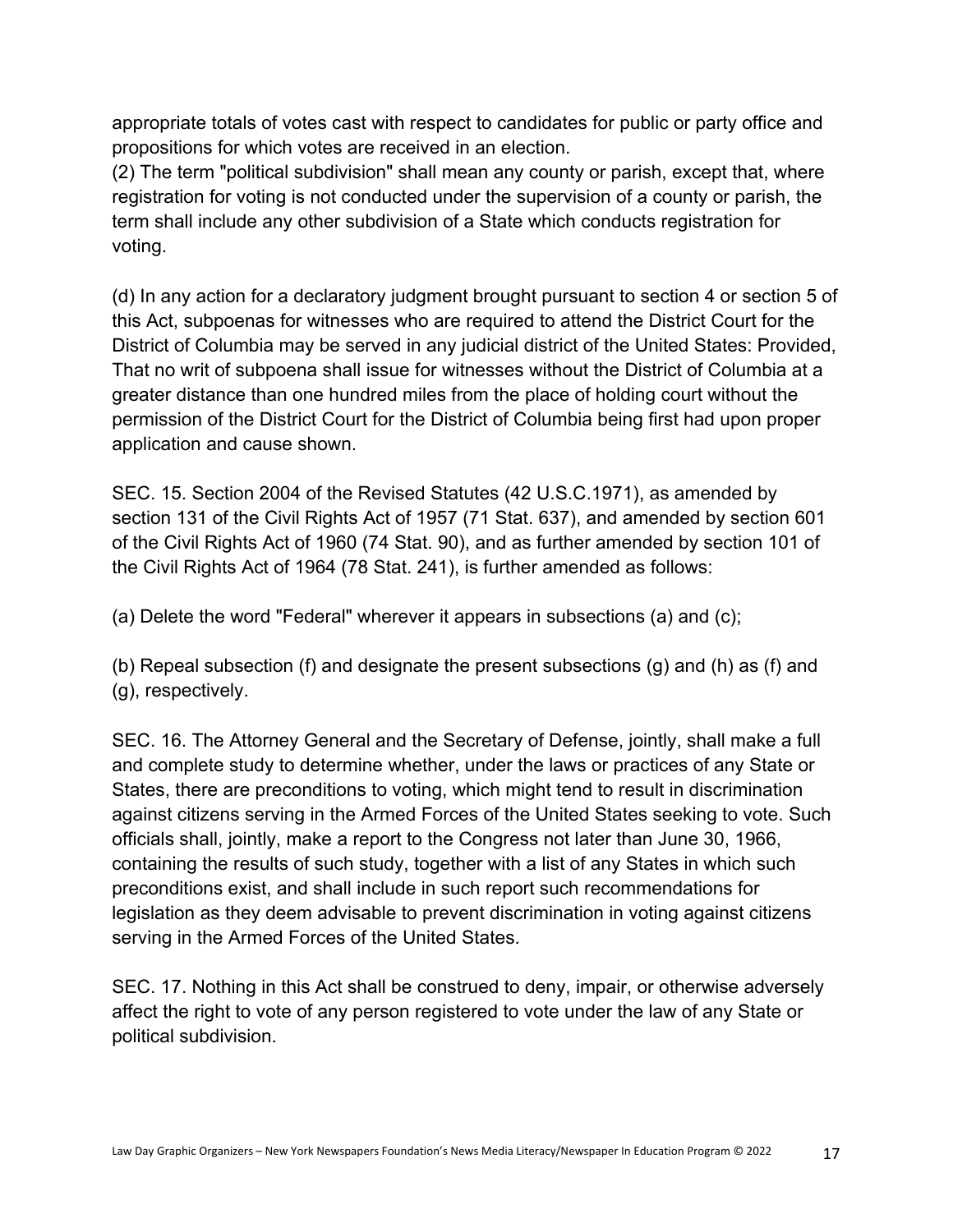SEC. 18. There are hereby authorized to be appropriated such sums as are necessary to carry out the provisions of this Act

SEC 19. If any provision of this Act or the application thereof to any person or circumstances is held invalid, the remainder of the Act and the application of the provision to other persons not similarly situated or to other circumstances shall not be affected thereby.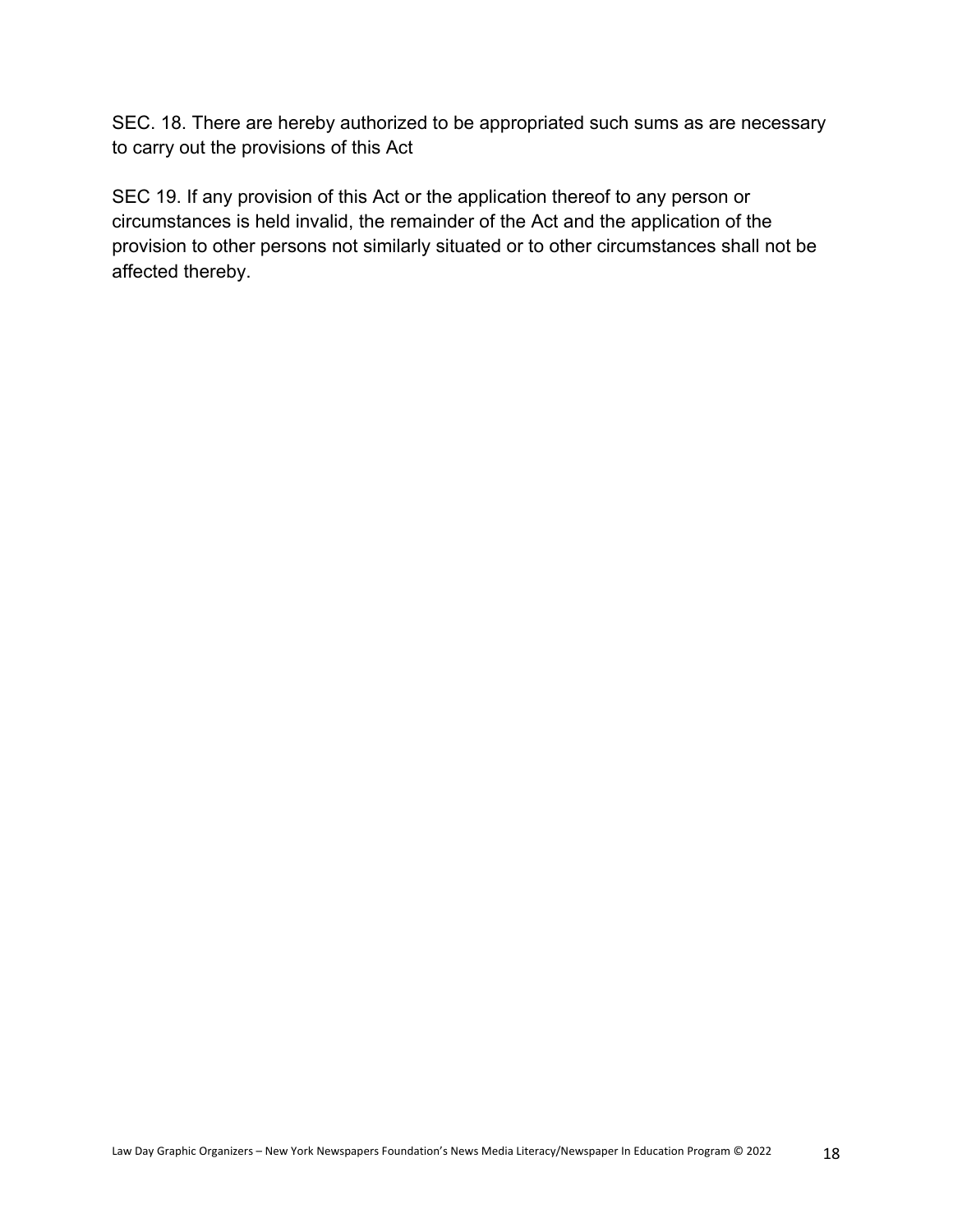# **Persuasive Argument: Separate is Not Equal**

#### **OVERVIEW:**

Students will practice finding verifiable facts in current news articles from the newspaper (print or electronic) and other sources. They will also practice using this information to form an opinion and create a persuasive argument. Student may presented orally or in writing.

#### **OBJECTIVES:**

Students will:

- Demonstrate the ability to read a nonfiction passage or text
- Identify, extract, and cite text to thoroughly support their responses
- Use their writing to persuade others
- State an opinion and provide facts/verifiable evidence to support that opinion
- Develop an understanding of how writing can influence or change another's thoughts or actions

#### **MATERIALS:**

- Copy of the Law Day 2022 Toward A More Perfect Union The Constitution in Times of Change series
- Newspapers (in print or electronic)
- Internet access (for electronic editions of the newspaper or additional resources)
- Graphic organizer Persuasive Argument

#### **PROCEDURES:**

- Record research using the graphic organizer Persuasive Argument: Separate is Not Equal
- Have students research a current events topic, form an opinion about it and be prepared to share their persuasive argument with the class. All students should start with the graphic organizer on the next page. If there is time, consider assigning one of activities on pages 21 through 24.

#### **Closure:**

Lead a discussion about the importance of truth and verifiable facts, especially in effectively persuading others.

#### **Evaluation:**

Students will be informally assessed on their ability to obtain the facts of the selected topic from the newspaper and other sources and by the completion of the student assessment:

• **Complete this statement: I still have a question about…** 

#### **Adaptations:**

• By working in small groups, ELL students and those with special learning needs should be able to complete the graphic organizer.

#### **Additional Online Resources:**

• An Educator's Guide to Separate Is Never Equal: Sylvia Mendez & Her Family's Fight for Desegregation. https://laii.unm.edu/info/k-12 educators/assets/documents/literature-guides/separate-is-never-equal-educatorsguide.pdf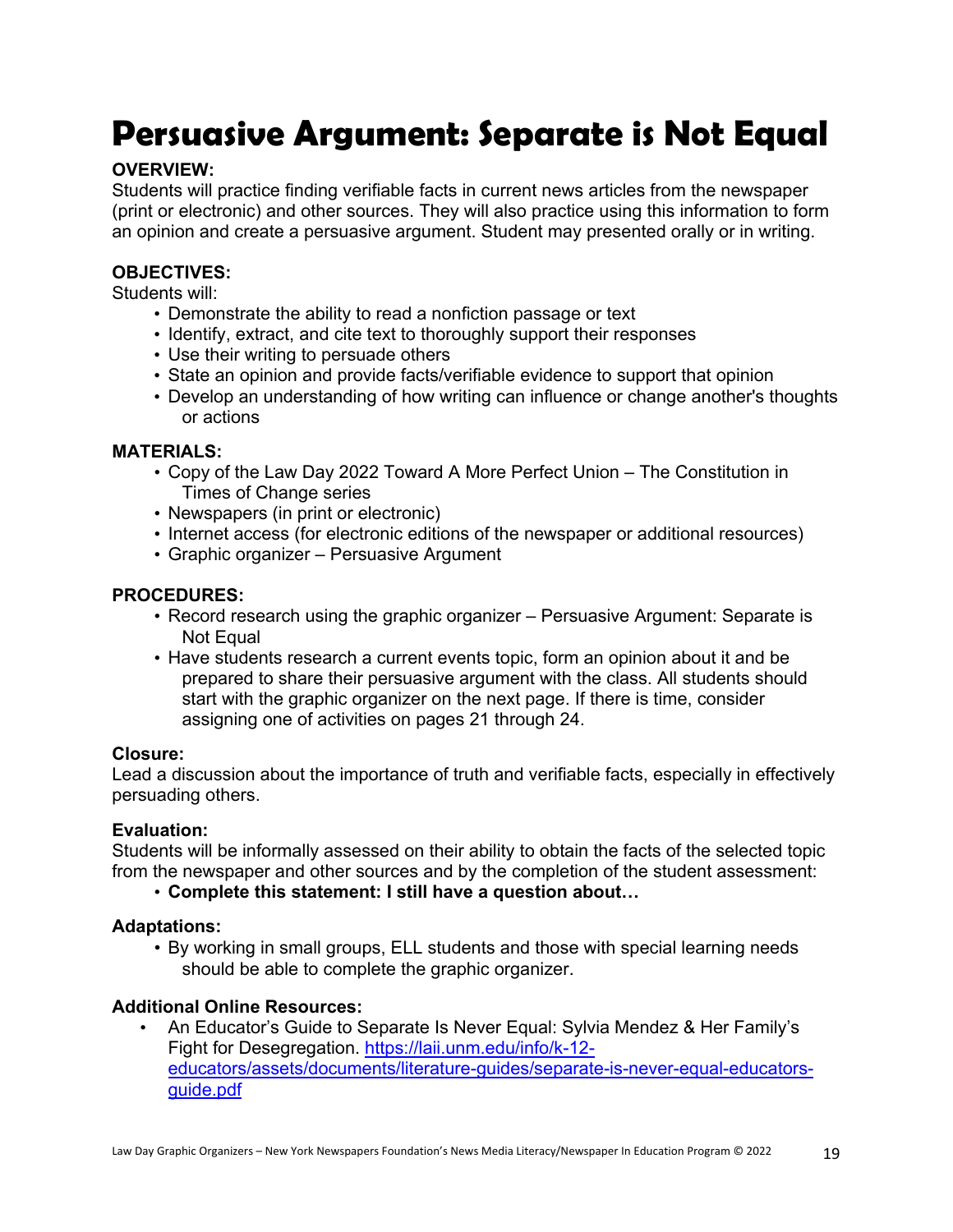Name \_\_\_\_\_\_\_\_\_\_\_\_\_\_\_\_\_\_\_\_\_\_\_\_\_\_\_\_\_\_\_\_\_\_\_\_\_\_\_\_\_\_\_\_\_\_\_\_\_\_\_\_\_\_\_\_\_\_\_\_\_\_\_\_\_\_\_\_\_\_\_\_\_\_\_\_\_\_

**Vocabulary – write a definition for the following terms:** 

ratified \_\_\_\_\_\_\_\_\_\_\_\_\_\_\_\_\_\_\_\_\_\_\_\_\_\_\_\_\_\_\_\_\_\_\_\_\_\_\_\_\_\_\_\_\_\_\_\_\_\_\_\_\_\_\_\_\_\_\_\_\_\_\_\_\_\_\_\_\_\_\_\_\_\_\_\_\_

segregation **with the sequence of the sequence of the sequence of the sequence of the sequence of the sequence of the sequence of the sequence of the sequence of the sequence of the sequence of the sequence of the sequence** 

## **Persuasive Argument: Separate is Not Equal**

In the case of Mendez v. Westminster, the attorneys for Gonzalo Mendez and the other fathers successfully persuaded the judge that the truth about segregated schools where that they were second rate and therefore unconstitutional. Use the chart below to strengthen your persuasive writing skills. Select a local issue or court case from the news and fill in the persuasion map below. In the "argument" box, identify the issue you are examining and write a sentence explaining your position. Provide up to three reasons and be sure to offer facts or verifiable examples to support your position.



**Follow up:** Did this exercise help strengthen your argument? Why or why not?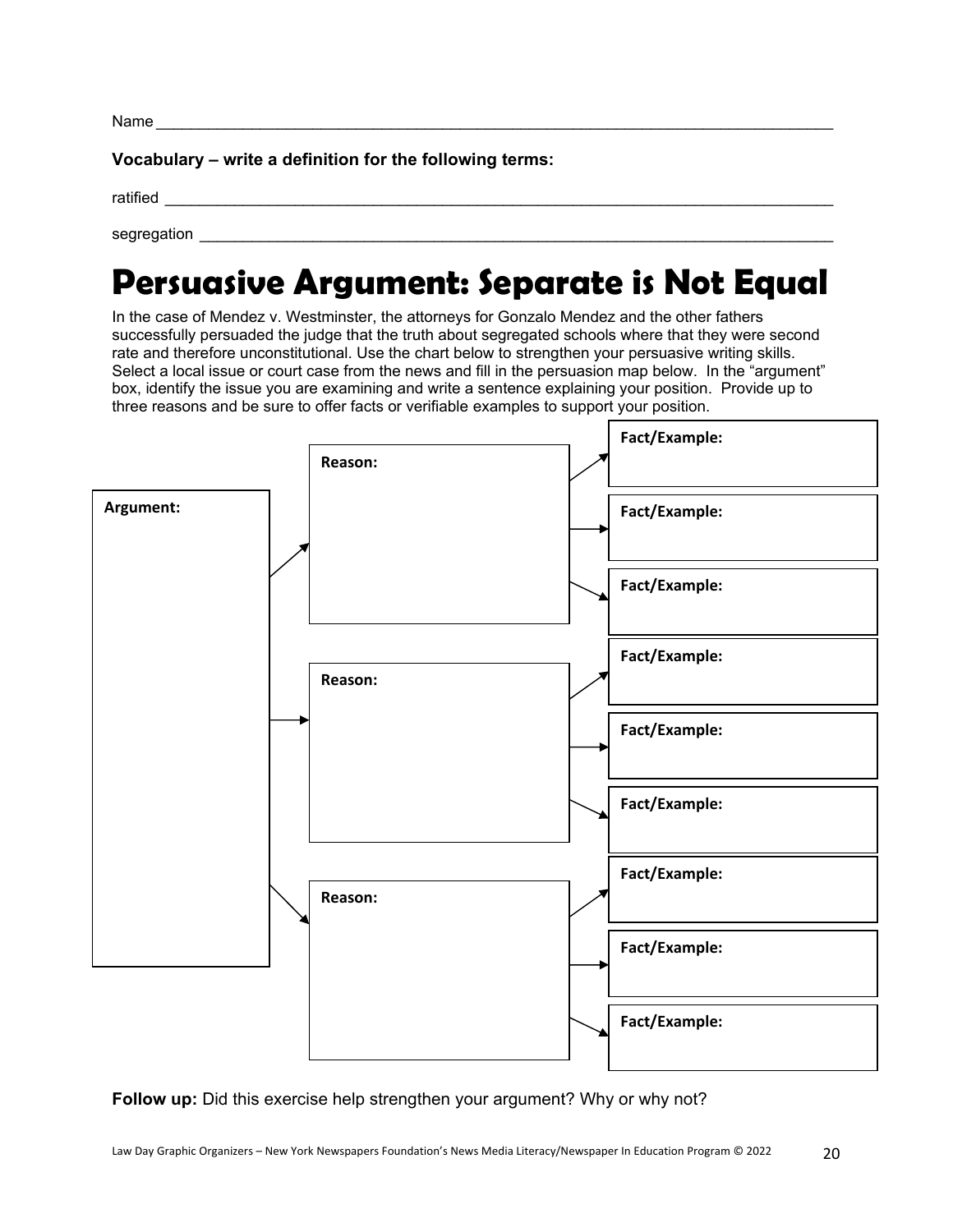Name was also as a set of the set of the set of the set of the set of the set of the set of the set of the set of the set of the set of the set of the set of the set of the set of the set of the set of the set of the set o

| Persuasive Writing - Letter to the Editor           |
|-----------------------------------------------------|
| After reading several letters to the editor in your |

itor in your local newspaper (print or online), use the space below to write your own letter based on a local issue in the news.

 $\mathcal{L}_\mathcal{L} = \mathcal{L}_\mathcal{L} = \mathcal{L}_\mathcal{L} = \mathcal{L}_\mathcal{L} = \mathcal{L}_\mathcal{L} = \mathcal{L}_\mathcal{L} = \mathcal{L}_\mathcal{L} = \mathcal{L}_\mathcal{L} = \mathcal{L}_\mathcal{L} = \mathcal{L}_\mathcal{L} = \mathcal{L}_\mathcal{L} = \mathcal{L}_\mathcal{L} = \mathcal{L}_\mathcal{L} = \mathcal{L}_\mathcal{L} = \mathcal{L}_\mathcal{L} = \mathcal{L}_\mathcal{L} = \mathcal{L}_\mathcal{L}$ 

\_\_\_\_\_\_\_\_\_\_\_\_\_\_\_\_\_\_\_\_\_\_\_\_\_\_\_\_\_\_\_\_\_\_\_\_\_\_\_\_\_\_\_\_\_\_\_\_\_\_\_\_\_\_\_\_\_\_\_\_\_\_\_\_\_\_\_\_\_\_

 $\mathcal{L}_\mathcal{L} = \mathcal{L}_\mathcal{L} = \mathcal{L}_\mathcal{L} = \mathcal{L}_\mathcal{L} = \mathcal{L}_\mathcal{L} = \mathcal{L}_\mathcal{L} = \mathcal{L}_\mathcal{L} = \mathcal{L}_\mathcal{L} = \mathcal{L}_\mathcal{L} = \mathcal{L}_\mathcal{L} = \mathcal{L}_\mathcal{L} = \mathcal{L}_\mathcal{L} = \mathcal{L}_\mathcal{L} = \mathcal{L}_\mathcal{L} = \mathcal{L}_\mathcal{L} = \mathcal{L}_\mathcal{L} = \mathcal{L}_\mathcal{L}$ 

\_\_\_\_\_\_\_\_\_\_\_\_\_\_\_\_\_\_\_\_\_\_\_\_\_\_\_\_\_\_\_\_\_\_\_\_\_\_\_\_\_\_\_\_\_\_\_\_\_\_\_\_\_\_\_\_\_\_\_\_\_\_\_\_\_\_\_\_\_\_

\_\_\_\_\_\_\_\_\_\_\_\_\_\_\_\_\_\_\_\_\_\_\_\_\_\_\_\_\_\_\_\_\_\_\_\_\_\_\_\_\_\_\_\_\_\_\_\_\_\_\_\_\_\_\_\_\_\_\_\_\_\_\_\_\_\_\_\_\_\_

\_\_\_\_\_\_\_\_\_\_\_\_\_\_\_\_\_\_\_\_\_\_\_\_\_\_\_\_\_\_\_\_\_\_\_\_\_\_\_\_\_\_\_\_\_\_\_\_\_\_\_\_\_\_\_\_\_\_\_\_\_\_\_\_\_\_\_\_\_\_

 $\mathcal{L}_\mathcal{L} = \mathcal{L}_\mathcal{L} = \mathcal{L}_\mathcal{L} = \mathcal{L}_\mathcal{L} = \mathcal{L}_\mathcal{L} = \mathcal{L}_\mathcal{L} = \mathcal{L}_\mathcal{L} = \mathcal{L}_\mathcal{L} = \mathcal{L}_\mathcal{L} = \mathcal{L}_\mathcal{L} = \mathcal{L}_\mathcal{L} = \mathcal{L}_\mathcal{L} = \mathcal{L}_\mathcal{L} = \mathcal{L}_\mathcal{L} = \mathcal{L}_\mathcal{L} = \mathcal{L}_\mathcal{L} = \mathcal{L}_\mathcal{L}$ 

\_\_\_\_\_\_\_\_\_\_\_\_\_\_\_\_\_\_\_\_\_\_\_\_\_\_\_\_\_\_\_\_\_\_\_\_\_\_\_\_\_\_\_\_\_\_\_\_\_\_\_\_\_\_\_\_\_\_\_\_\_\_\_\_\_\_\_\_\_\_

\_\_\_\_\_\_\_\_\_\_\_\_\_\_\_\_\_\_\_\_\_\_\_\_\_\_\_\_\_\_\_\_\_\_\_\_\_\_\_\_\_\_\_\_\_\_\_\_\_\_\_\_\_\_\_\_\_\_\_\_\_\_\_\_\_\_\_\_\_\_

 $\mathcal{L}_\mathcal{L} = \mathcal{L}_\mathcal{L} = \mathcal{L}_\mathcal{L} = \mathcal{L}_\mathcal{L} = \mathcal{L}_\mathcal{L} = \mathcal{L}_\mathcal{L} = \mathcal{L}_\mathcal{L} = \mathcal{L}_\mathcal{L} = \mathcal{L}_\mathcal{L} = \mathcal{L}_\mathcal{L} = \mathcal{L}_\mathcal{L} = \mathcal{L}_\mathcal{L} = \mathcal{L}_\mathcal{L} = \mathcal{L}_\mathcal{L} = \mathcal{L}_\mathcal{L} = \mathcal{L}_\mathcal{L} = \mathcal{L}_\mathcal{L}$ 

\_\_\_\_\_\_\_\_\_\_\_\_\_\_\_\_\_\_\_\_\_\_\_\_\_\_\_\_\_\_\_\_\_\_\_\_\_\_\_\_\_\_\_\_\_\_\_\_\_\_\_\_\_\_\_\_\_\_\_\_\_\_\_\_\_\_\_\_\_\_

 $\mathcal{L}_\text{max}$  , and the contribution of the contribution of the contribution of the contribution of the contribution of the contribution of the contribution of the contribution of the contribution of the contribution of t

Date: \_\_\_\_\_\_\_\_\_\_\_\_\_\_\_\_\_\_\_\_\_\_\_\_\_\_\_\_\_\_\_\_\_\_\_\_\_\_\_\_\_\_\_\_\_\_\_\_\_\_\_\_\_\_\_\_\_\_

Dear (name of editor): **Dear** (name of editor):

Name: \_\_\_\_\_\_\_\_\_\_\_\_\_\_\_\_\_\_\_\_\_\_\_\_\_\_\_\_\_\_\_\_\_\_\_\_\_\_\_\_\_\_\_\_\_\_\_\_\_\_\_\_\_\_\_\_\_

Topic:

Explanation of opinion – Be sure to use evidence to support your opinion:

**Follow up:** Look through the newspaper for current letters to the editor. Did you find one more persuasive than the others? Why do you think it was effective? What one new thing did you learn from this activity?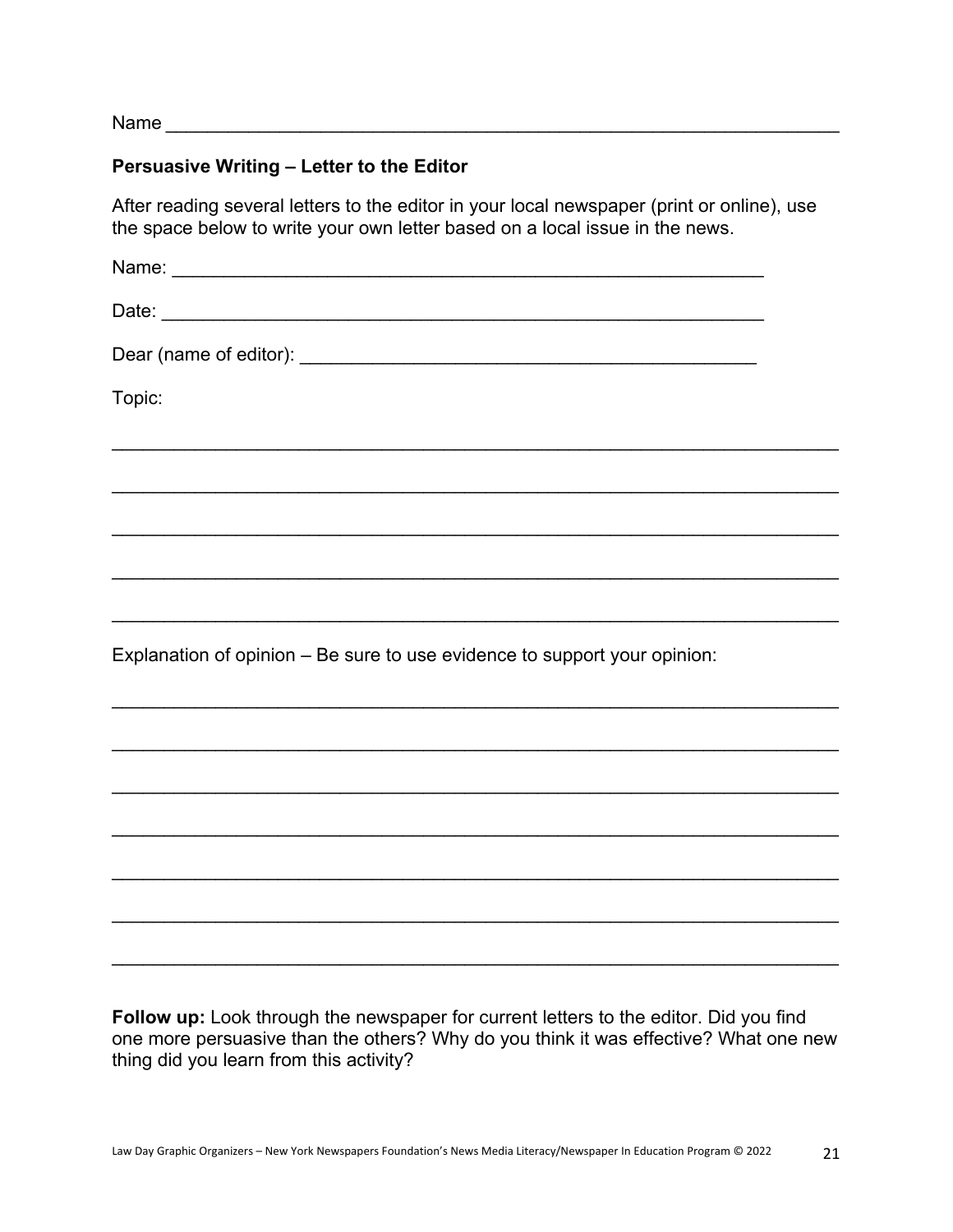#### **Persuasive Writing – Political/Editorial Cartoon**

Look through several editions of the local newspaper and select a current issue you feel strongly about. Create your own political/editorial cartoon expressing your own point of view about this issue. If editorial cartoons are new to you, you might want to learn more about them before you start. Visit the Association of American Editorial Cartoonist's website *Cartoons for the Classroom* at http://nieonline.com/aaec/cftc.cfm.

**Follow up:** Display the finished cartoons on a class bulletin board. Was this assignment harder or easier than you expected it would be? Why?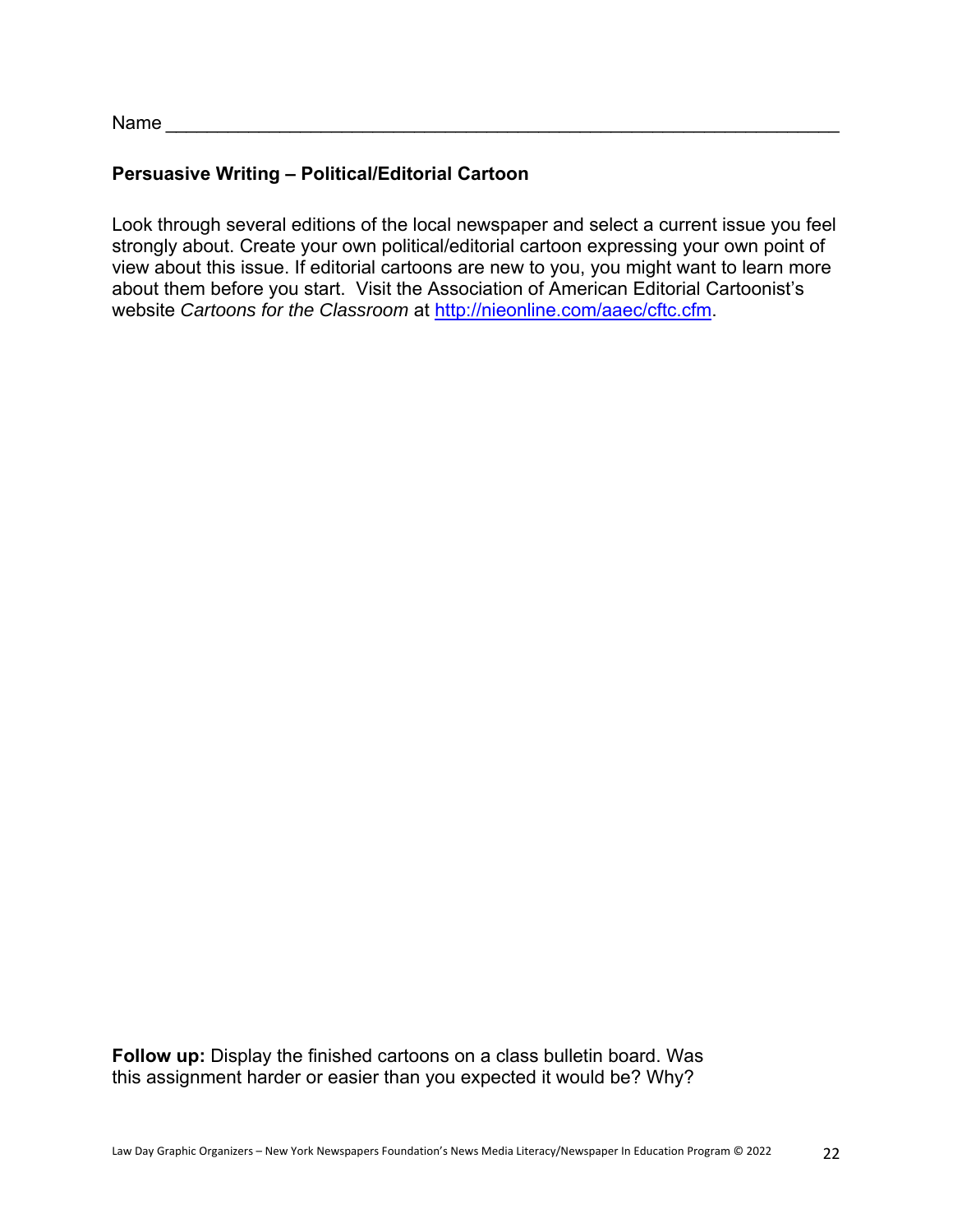Name was also as a set of the set of the set of the set of the set of the set of the set of the set of the set of the set of the set of the set of the set of the set of the set of the set of the set of the set of the set o

#### **Persuasive Writing – Press Release**

Think about an upcoming event at your school or in your community. Write a brief announcement to try to get people to come to the event. Use the chart below to organize the details of your message.

Who? (Who should attend this event? Who would benefit by attending?)

\_\_\_\_\_\_\_\_\_\_\_\_\_\_\_\_\_\_\_\_\_\_\_\_\_\_\_\_\_\_\_\_\_\_\_\_\_\_\_\_\_\_\_\_\_\_\_\_\_\_\_\_\_\_\_\_\_\_\_\_\_\_\_\_\_\_\_

\_\_\_\_\_\_\_\_\_\_\_\_\_\_\_\_\_\_\_\_\_\_\_\_\_\_\_\_\_\_\_\_\_\_\_\_\_\_\_\_\_\_\_\_\_\_\_\_\_\_\_\_\_\_\_\_\_\_\_\_\_\_\_\_\_\_\_

\_\_\_\_\_\_\_\_\_\_\_\_\_\_\_\_\_\_\_\_\_\_\_\_\_\_\_\_\_\_\_\_\_\_\_\_\_\_\_\_\_\_\_\_\_\_\_\_\_\_\_\_\_\_\_\_\_\_\_\_\_\_\_\_\_\_\_

\_\_\_\_\_\_\_\_\_\_\_\_\_\_\_\_\_\_\_\_\_\_\_\_\_\_\_\_\_\_\_\_\_\_\_\_\_\_\_\_\_\_\_\_\_\_\_\_\_\_\_\_\_\_\_\_\_\_\_\_\_\_\_\_\_\_\_

\_\_\_\_\_\_\_\_\_\_\_\_\_\_\_\_\_\_\_\_\_\_\_\_\_\_\_\_\_\_\_\_\_\_\_\_\_\_\_\_\_\_\_\_\_\_\_\_\_\_\_\_\_\_\_\_\_\_\_\_\_\_\_\_\_\_\_

\_\_\_\_\_\_\_\_\_\_\_\_\_\_\_\_\_\_\_\_\_\_\_\_\_\_\_\_\_\_\_\_\_\_\_\_\_\_\_\_\_\_\_\_\_\_\_\_\_\_\_\_\_\_\_\_\_\_\_\_\_\_\_\_\_\_\_

\_\_\_\_\_\_\_\_\_\_\_\_\_\_\_\_\_\_\_\_\_\_\_\_\_\_\_\_\_\_\_\_\_\_\_\_\_\_\_\_\_\_\_\_\_\_\_\_\_\_\_\_\_\_\_\_\_\_\_\_\_\_\_\_\_\_\_

\_\_\_\_\_\_\_\_\_\_\_\_\_\_\_\_\_\_\_\_\_\_\_\_\_\_\_\_\_\_\_\_\_\_\_\_\_\_\_\_\_\_\_\_\_\_\_\_\_\_\_\_\_\_\_\_\_\_\_\_\_\_\_\_\_\_\_

\_\_\_\_\_\_\_\_\_\_\_\_\_\_\_\_\_\_\_\_\_\_\_\_\_\_\_\_\_\_\_\_\_\_\_\_\_\_\_\_\_\_\_\_\_\_\_\_\_\_\_\_\_\_\_\_\_\_\_\_\_\_\_\_\_\_\_

\_\_\_\_\_\_\_\_\_\_\_\_\_\_\_\_\_\_\_\_\_\_\_\_\_\_\_\_\_\_\_\_\_\_\_\_\_\_\_\_\_\_\_\_\_\_\_\_\_\_\_\_\_\_\_\_\_\_\_\_\_\_\_\_\_\_\_

\_\_\_\_\_\_\_\_\_\_\_\_\_\_\_\_\_\_\_\_\_\_\_\_\_\_\_\_\_\_\_\_\_\_\_\_\_\_\_\_\_\_\_\_\_\_\_\_\_\_\_\_\_\_\_\_\_\_\_\_\_\_\_\_\_\_\_

\_\_\_\_\_\_\_\_\_\_\_\_\_\_\_\_\_\_\_\_\_\_\_\_\_\_\_\_\_\_\_\_\_\_\_\_\_\_\_\_\_\_\_\_\_\_\_\_\_\_\_\_\_\_\_\_\_\_\_\_\_\_\_\_\_\_\_

\_\_\_\_\_\_\_\_\_\_\_\_\_\_\_\_\_\_\_\_\_\_\_\_\_\_\_\_\_\_\_\_\_\_\_\_\_\_\_\_\_\_\_\_\_\_\_\_\_\_\_\_\_\_\_\_\_\_\_\_\_\_\_\_\_\_\_

What? (What's happening?) \_\_\_\_\_\_\_\_\_\_\_\_\_\_\_\_\_\_\_\_\_\_\_\_\_\_\_\_\_\_\_\_\_\_\_\_\_\_\_\_\_\_\_\_

Where? (Where is it taking place? Be specific) \_\_\_\_\_\_\_\_\_\_\_\_\_\_\_\_\_\_\_\_\_\_\_\_\_\_\_\_\_\_\_\_\_

When? (What date and time? How long will the event last?)

Why? (Why is this event important?)

**Follow up:** Share your observations with the class. What did you learn by completing this activity?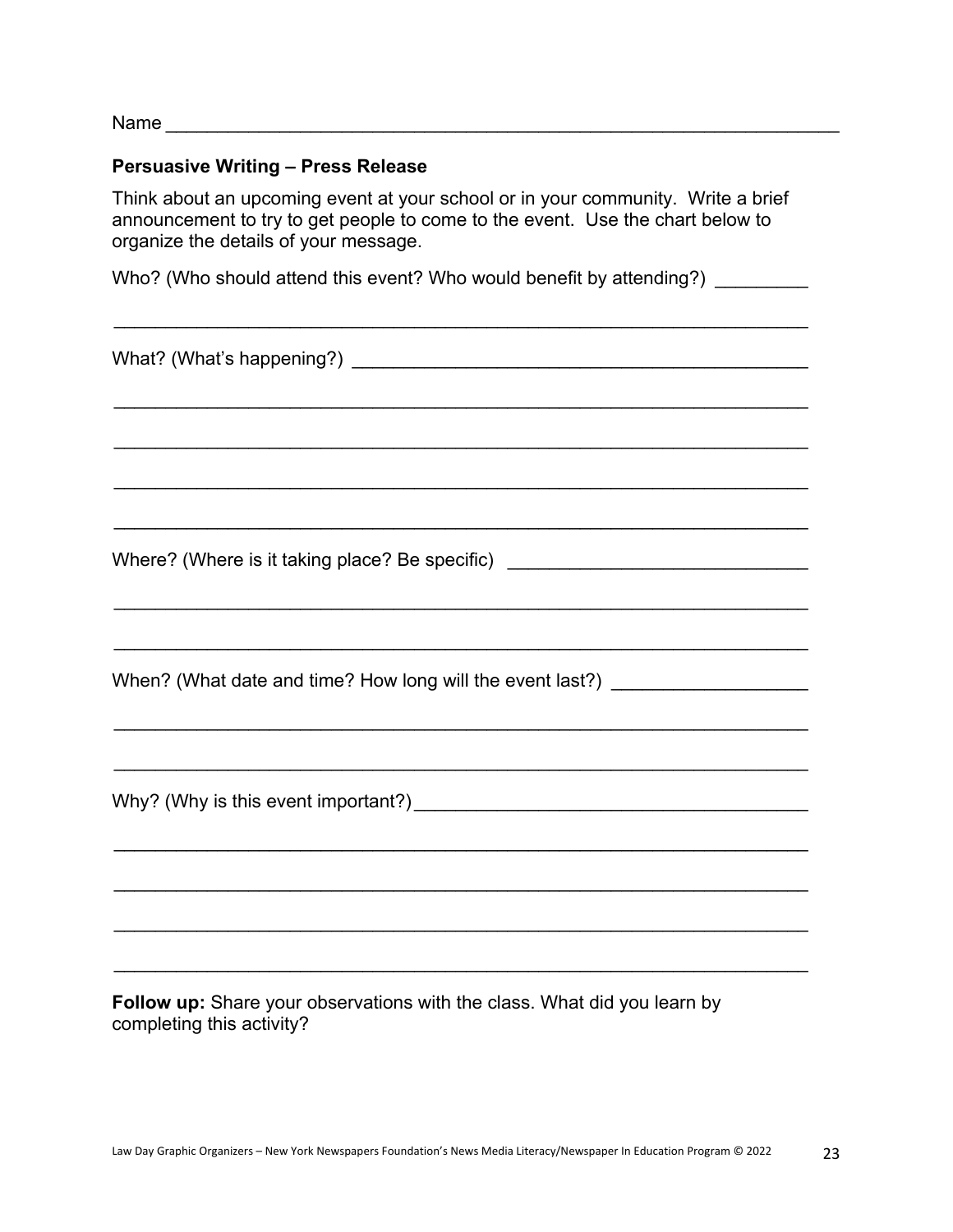#### **Persuasive Writing - Advertisement**

Advertising influences the lives of all of us. Advertising provides the reader with news about sales and available products and services. It reflects trends in consumerism, changing styles and tastes and so on. Select a product or service you feel you know something about. Develop a newspaper advertisement to persuade your peers to buy the product or use the service. Use the space below to create your advertisement.

#### **Check your ad – be sure it:**

 $\Box$  attracts the reader's attention

 $\Box$  increases the reader's interest in the product or service

 $\Box$  creates a desire in the reader to own the product or use the service

 $\Box$  urges the reader to action – to buy the product or sign up for the service

**Follow up:** Display the finished advertisements on a class bulletin board. Do you think your advertisement was successful? Why or why not?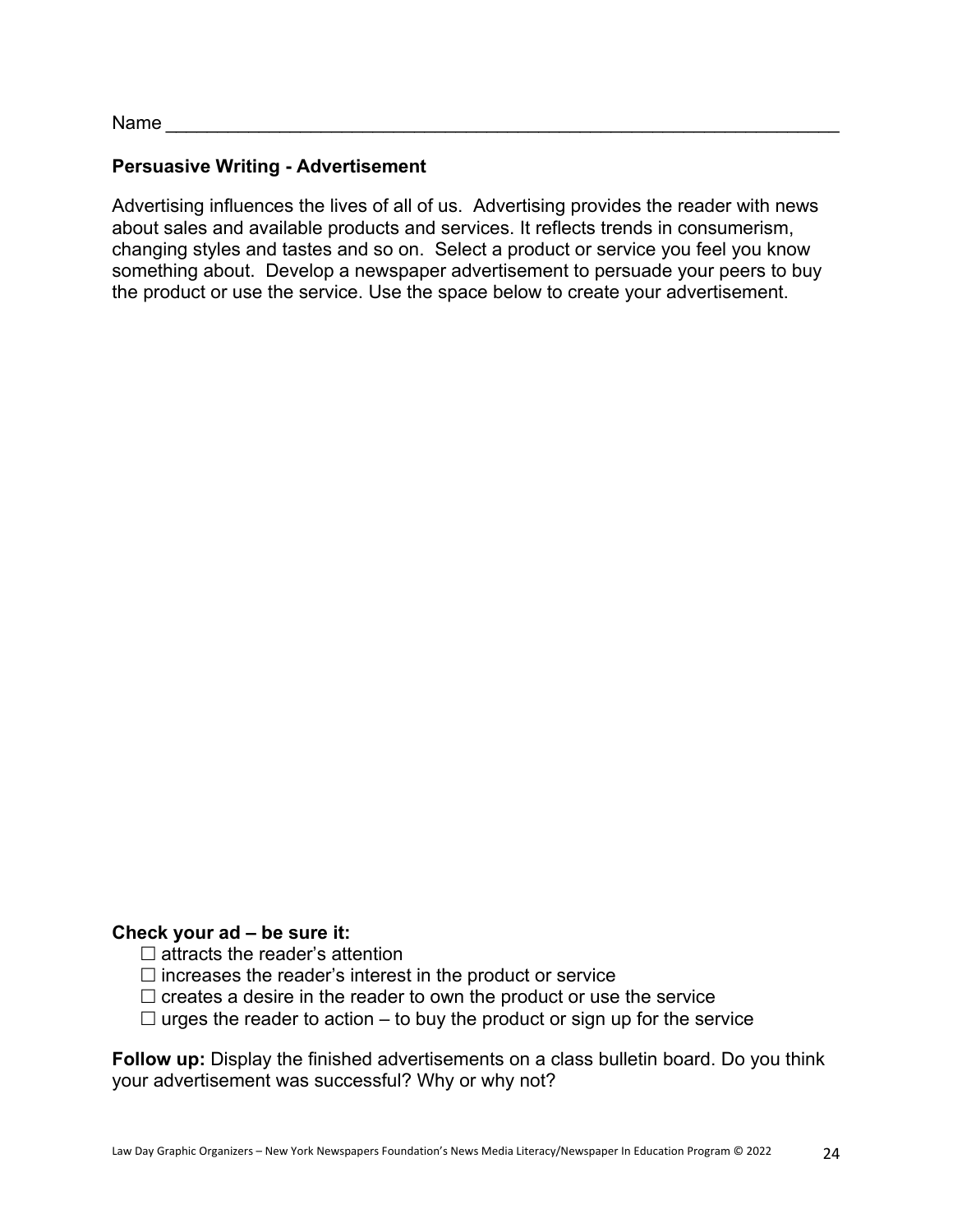# **Juries**

#### **OVERVIEW:**

This lesson will give students a basic understanding of the role a juror and juries play in our court/justice system.

#### **OBJECTIVES:**

Students will:

- Demonstrate the ability to read a nonfiction passage or text
- Demonstrate a basic understanding of what the responsibilities of a juror are
- Distinguish the difference between facts and opinions

#### **MATERIALS:**

- Copy of the feature entitled Juries (PDF File at https://nynpa.com/docs/nie/nielawday/Juries.pdf)
- Newspapers (in print or electronic)
- Internet access (for electronic editions of the newspaper or additional resources)
- Graphic organizer Facts vs. Opinions: Sorting Out Statements

#### **PROCEDURES:**

- Read the Juries feature individually or as a class
- Have students select a news article, editorial or advertisement from the newspaper (print or electronic). Each student should then circle every opinion and underline each fact.
- As a class, complete the graphic organizer Facts vs. Opinions: Sorting Out **Statements**

#### **Closure:**

Lead a discussion about facts versus opinions and the responsibility of a jury to weigh the evidence presented during a trial to determine the facts.

#### **Evaluation:**

Students will be informally assessed on their ability to distinguish between facts and opinions, by participation in class discussion and by the completion of the student assessment:

• **Do you feel differently about the courts and our justice system now that you've learned more? Explain why.** 

#### **Adaptations:**

• Working in pairs or small groups will help ELL students and those with special learning needs to complete the desired tasks.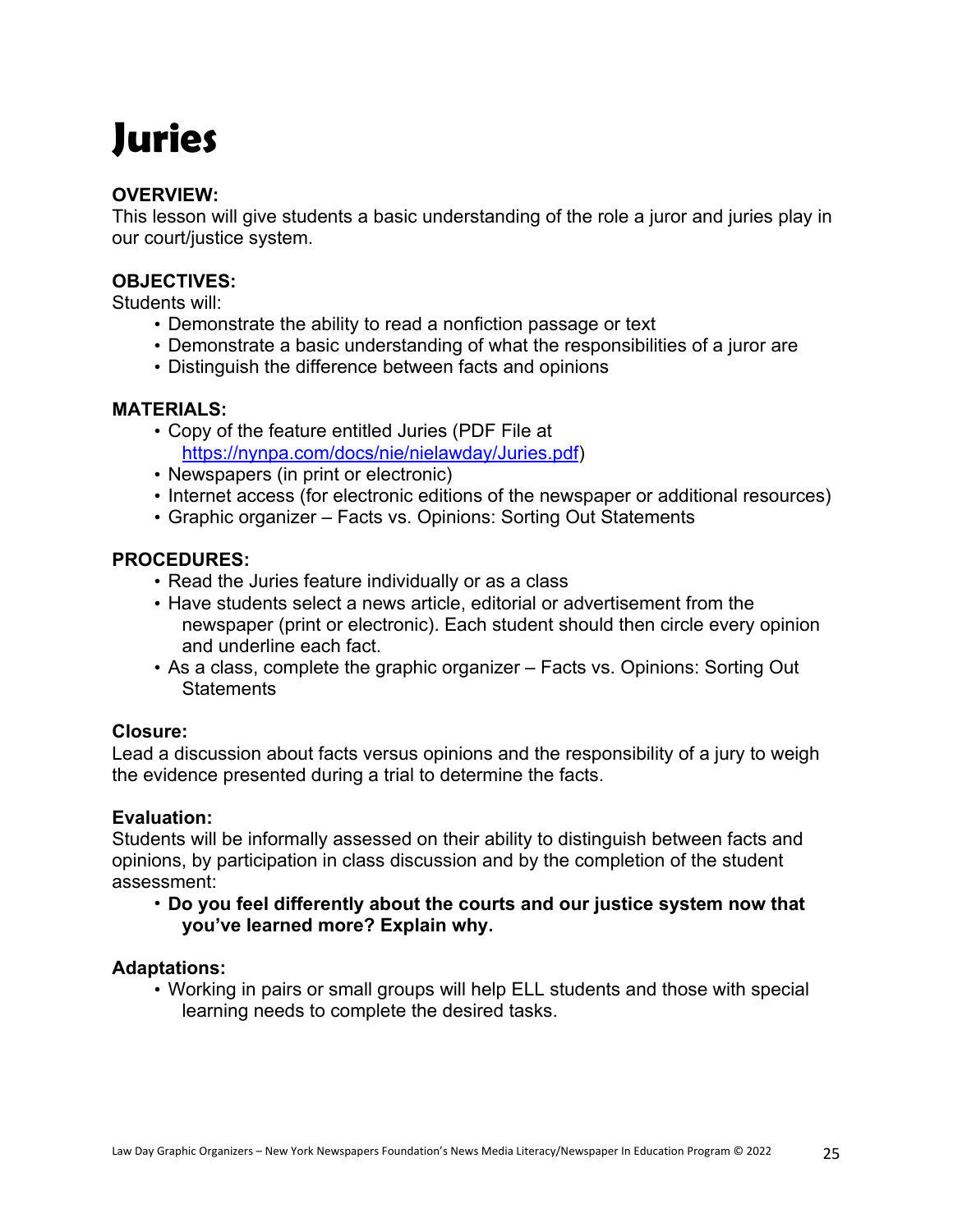Name \_\_\_\_\_\_\_\_\_\_\_\_\_\_\_\_\_\_\_\_\_\_\_\_\_\_\_\_\_\_\_\_\_\_\_\_\_\_\_\_\_\_\_\_\_\_\_\_\_\_\_\_\_\_\_\_\_\_\_\_\_\_\_\_\_\_\_\_\_\_\_\_\_\_\_\_\_\_

# **Facts vs. Opinions: Sorting Out Statements**

Select a few articles of interest and evaluate those articles for facts and opinions. As you read list statements in one category or the other. Discuss as a class why the statements you choose to include the facts column are facts. Do the same with what you've recorded under the opinion column.

| <b>Facts</b> | <b>Opinions</b> |
|--------------|-----------------|
|              |                 |
|              |                 |
|              |                 |
|              |                 |
|              |                 |
|              |                 |
|              |                 |
|              |                 |
|              |                 |
|              |                 |
|              |                 |
|              |                 |
|              |                 |
|              |                 |
|              |                 |
|              |                 |
|              |                 |
|              |                 |
|              |                 |
|              |                 |

**Follow up:** Were there particular areas of the newspaper where you found more opinions than facts? Was it difficult to tell the difference between facts and opinions?

**Assessment:** Do you feel differently about the courts and our justice system now that you've learned more? Explain why.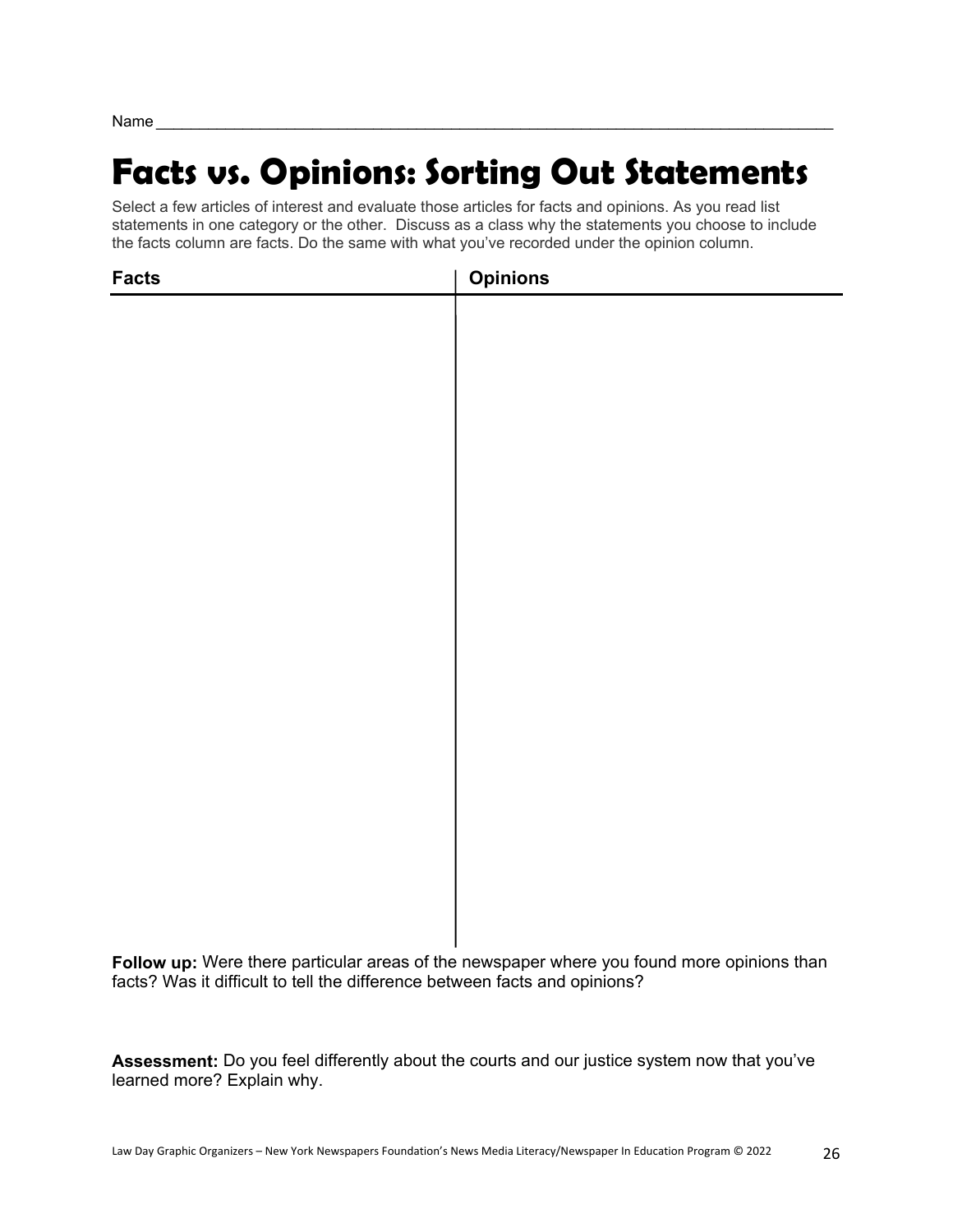# **Equal Protection – A Jury of One's Peers**

#### **OVERVIEW:**

This lesson explores the Constitutional due process principle that everyone accused of a crime has the right to a speedy and public trial by an impartial jury

#### **OBJECTIVES:**

Students will:

- Identify the extent to which a trial by jury ensures equal justice under the law
- Demonstrate the ability to read a nonfiction passage or text
- Understand and articulate what the text directly as well as indirectly states in order to make an conclusion about the text

#### **MATERIALS:**

- Copy of the Law Day 2022 Toward A More Perfect Union The Constitution in Times of Change series
- Newspapers or internet access (for electronic editions of the newspaper or additional news resources)
- Graphic organizer The fight for equality under the law

#### **PROCEDURES:**

- Read the feature entitled "Equal Protection A Jury of One's Peers"
- Research current news events of people fighting for equal treatment under the law
- Complete the graphic organizer Equal Protection A Jury of One's Peers

#### **Closure:**

Lead a discussion about what new concepts were learned doing this activity.

#### **Evaluation:**

Students will be informally assessed on their ability to obtain the facts from the newspaper and inferences about future actions based on those facts and by the completion of the student assessment:

#### **• What do you think you'll remember most about this lesson? Why?**

#### **Adaptations:**

• Working in pairs or small groups will help ELL students and those with special learning needs to complete the desired tasks.

#### **Additional Online Resources:**

- Graphic Organizer to compare/contrast the Magna Carta, the Bill of Rights and the United Nations' Universal Declaration of Human Rights – (page 3) https://nynpa.com/docs/nie/nielawday/LawDayGraphicOrganizers2015.pdf
- National Endowment for the Humanities' Edsitement Twelve Angry Men: Trial by Jury as a Right and as a Political Institution https://edsitement.neh.gov/lesson-plans/twelve-angry-men-trial-jury-right-andpolitical-institution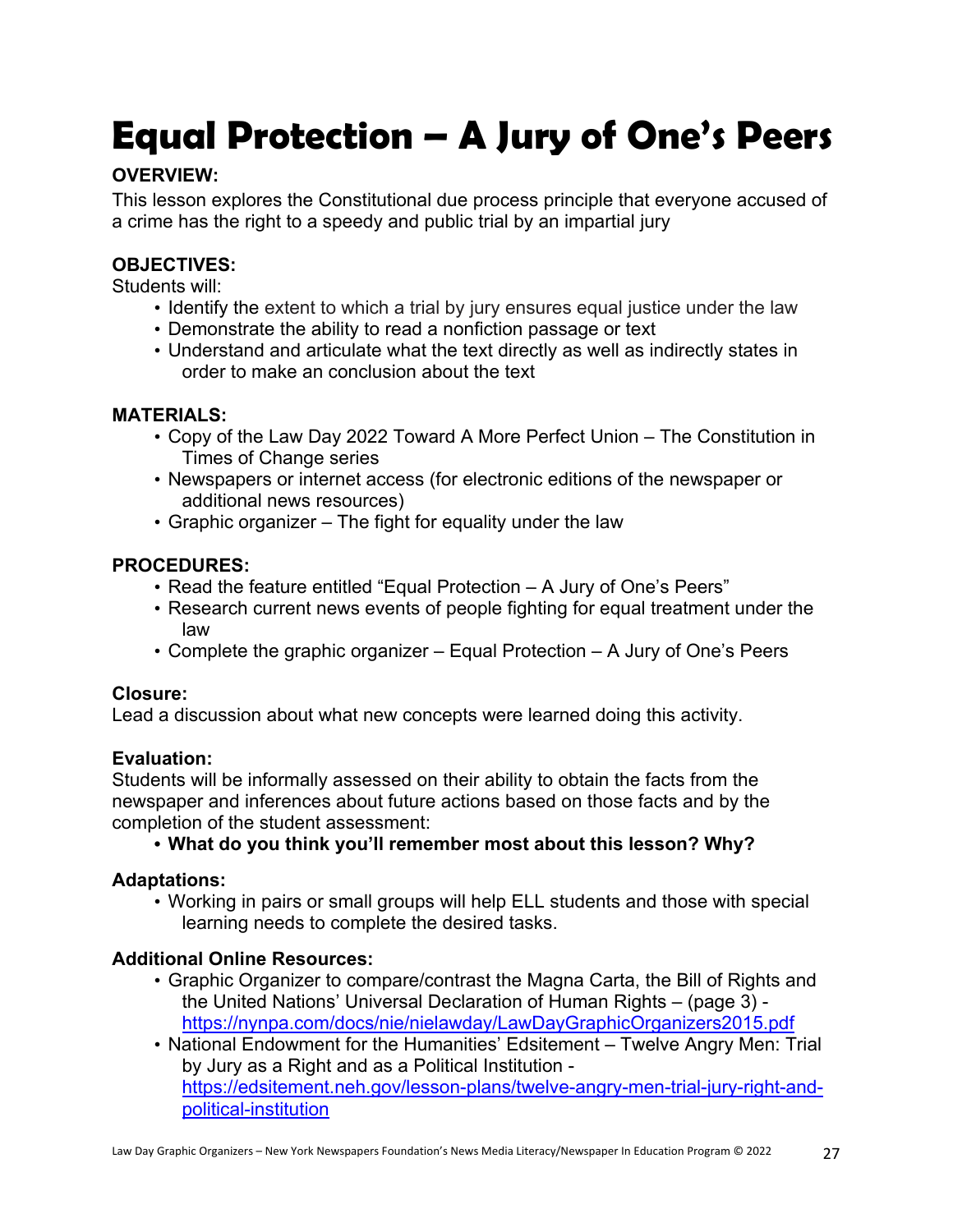| Vocabulary – write a definition for the following terms: |  |
|----------------------------------------------------------|--|
|                                                          |  |
| due process                                              |  |

descent \_\_\_\_\_\_\_\_\_\_\_\_\_\_\_\_\_\_\_\_\_\_\_\_\_\_\_\_\_\_\_\_\_\_\_\_\_\_\_\_\_\_\_\_\_\_\_\_\_\_\_\_\_\_\_\_\_\_\_\_\_\_\_\_\_\_\_\_\_\_\_\_\_\_\_\_

social discrimination

# **Equal Protection – A Jury of One's Peers**

In print or online, look for current examples of people fighting for the equality of others. What group of people are they helping? How and why are they doing it? Compare and contrast this modern example with those of Peter Hernandez in the 1950s.

| Fight for equal due process rights of Peter<br>Hernandez in the 1950s | Modern fight for equal treatment under the law                               |  |  |  |  |  |
|-----------------------------------------------------------------------|------------------------------------------------------------------------------|--|--|--|--|--|
|                                                                       |                                                                              |  |  |  |  |  |
|                                                                       |                                                                              |  |  |  |  |  |
|                                                                       |                                                                              |  |  |  |  |  |
|                                                                       |                                                                              |  |  |  |  |  |
|                                                                       |                                                                              |  |  |  |  |  |
|                                                                       |                                                                              |  |  |  |  |  |
|                                                                       |                                                                              |  |  |  |  |  |
|                                                                       |                                                                              |  |  |  |  |  |
| تمامسه مسمل مطالبة<br>. н.<br>.<br>┯                                  | ومعاوية ويحمدني والملوية ويلاسدون والمستقط الملح والمتواط والمتحدث والمساوية |  |  |  |  |  |

**Follow up:** The *Hernandez v. Texas* court decision held that the Fourteenth Amendment applied to all racial minorities, not just the one its authors had in mind. This impacted legal cases throughout the civil rights movement of the 1950s and 1960s. What do you think might be the short and long-term effects of the civil rights actions taking place today?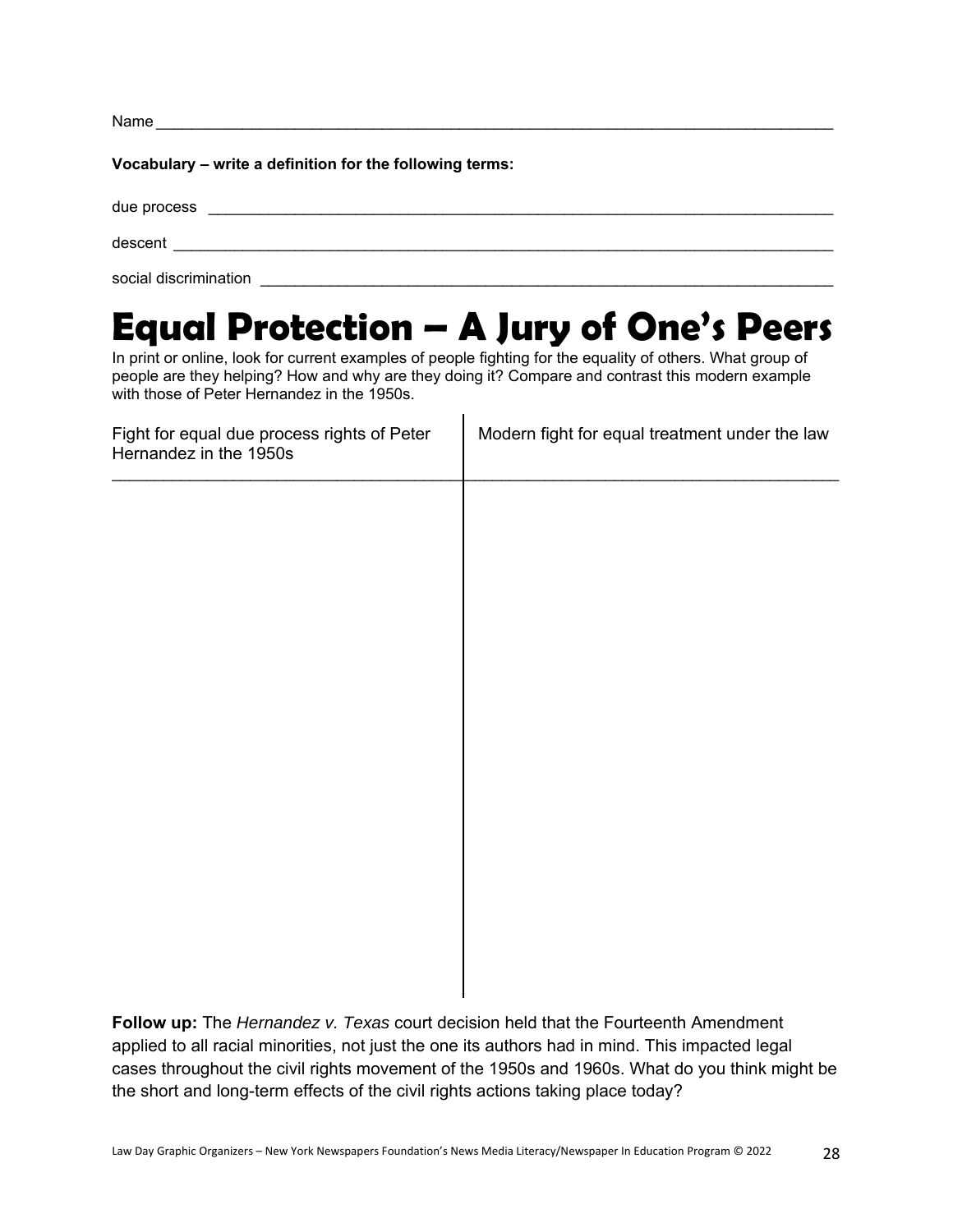# **Equal Opportunity to Vote**

#### **OVERVIEW:**

This lesson explores the Voting Rights Act of 1965 and additional voting laws/regulations at the local, state and national levels.

#### **OBJECTIVES:**

Students will:

- Explain why voting is essential to our democracy
- Demonstrate a basic understanding of the principle that all eligible voters should have fair and reasonable access to cast their ballot
- Demonstrate the ability to read a nonfiction passage or text
- Understand and articulate what the text directly as well as indirectly states in order to make an conclusion about the text

#### **MATERIALS:**

- Copy of the Law Day 2022 Toward A More Perfect Union The Constitution in Times of Change series
- Graphic organizer Equal Opportunity to Vote
- Newspapers or internet access (for electronic editions of the newspaper or additional news resources)

#### **PROCEDURES:**

- Read the feature entitled "Equal Opportunity to Vote"
- Also read the article Elections and Voting at https://www.whitehouse.gov/aboutthe-white-house/our-government/elections-and-voting/
- Research current news events concerning voting rights issues/challenges
- Complete the graphic organizer Equal Opportunity to Vote

#### **Closure:**

Lead a class discussion about the Equal Opportunity to Vote activity. Ask students to identify one or two current legal battles concerning voting they learned about.

#### **Evaluation:**

Students will be informally assessed on their ability to obtain the facts from the newspaper and other sources and by the completion of the student assessment:

• **What one new thing did you learn from this activity?** 

#### **Adaptations:**

• Working in pairs or small groups will help ELL students and those with special learning needs to complete the desired tasks.

#### **Additional Online Resources:**

- ADL Voting Rights Then and Now https://www.adl.org/education/educatorresources/lesson-plans/voting-rights-then-and-now
- Vote16USA https://vote16usa.org/state-legislatures-consider-bills-to-lowervoting-age-to-16-in-2021/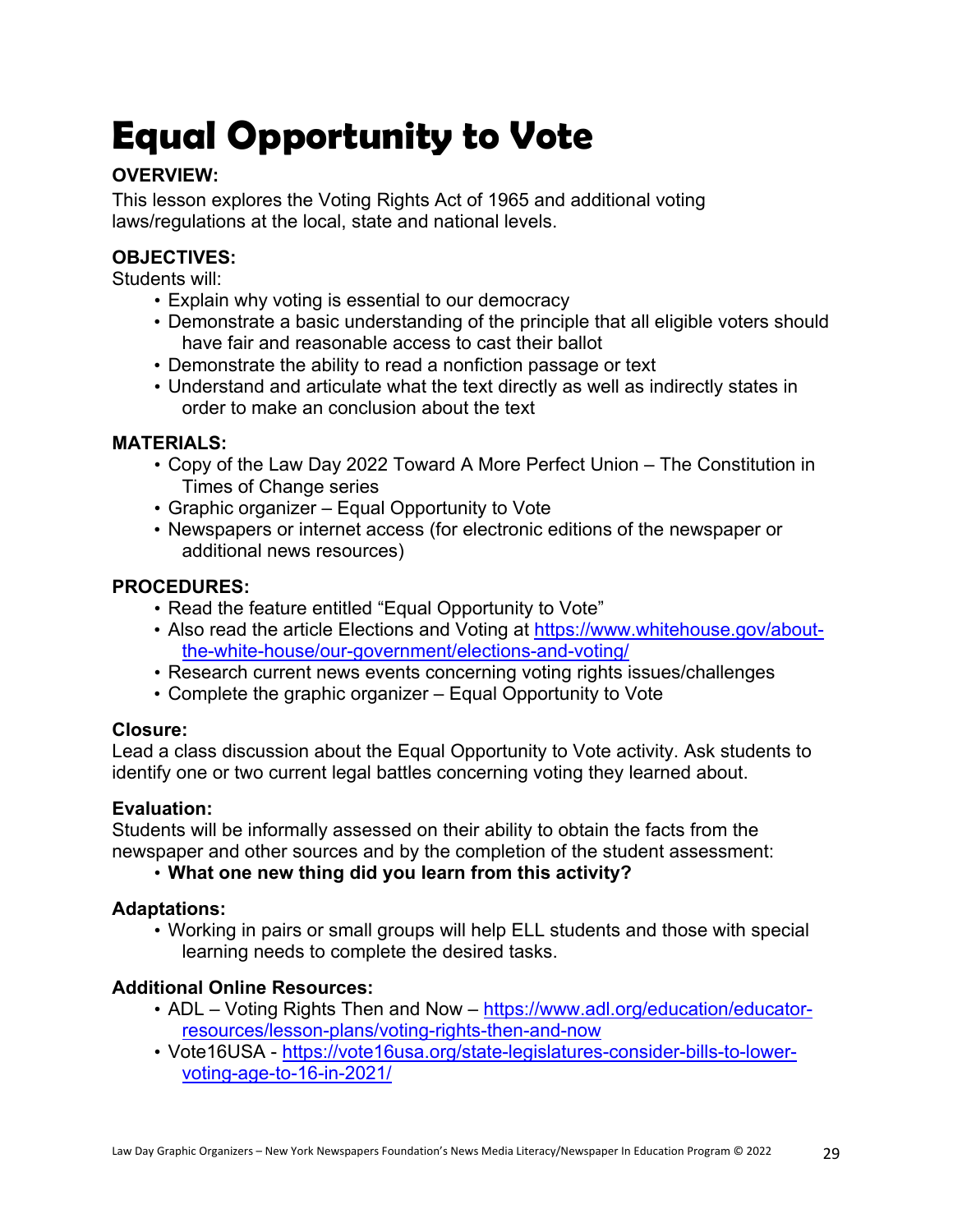| Name                                                     |
|----------------------------------------------------------|
| Vocabulary - write a definition for the following terms: |
|                                                          |
|                                                          |
|                                                          |
| <b>Supremacy Clause</b>                                  |

# **Equal Opportunity to Vote**

Look through the news, in print or online, for examples of recent voting rights issues or challenges. Select one and prepare a summary of the who, what, where, when, why and how to share with your class.

| Who is involved?                                                                                                          |
|---------------------------------------------------------------------------------------------------------------------------|
|                                                                                                                           |
| What happened?                                                                                                            |
|                                                                                                                           |
| When did this occur? (Give some historic background. Consider creating a timeline of events on another<br>piece of paper) |
| Where did this happen?                                                                                                    |
|                                                                                                                           |
| Why is this a voting rights concern?                                                                                      |
|                                                                                                                           |
| How do you think this voting rights issue/challenge will be resolved? How might it affect future elections?               |
|                                                                                                                           |
|                                                                                                                           |

**Follow up:** Some state legislatures are considering lowering the voting age to 16. (See Vote16USA) Some are proposing the change for local or school elections; others are suggesting the change for all elections. As a class discuss the pros and cons of making this type of change.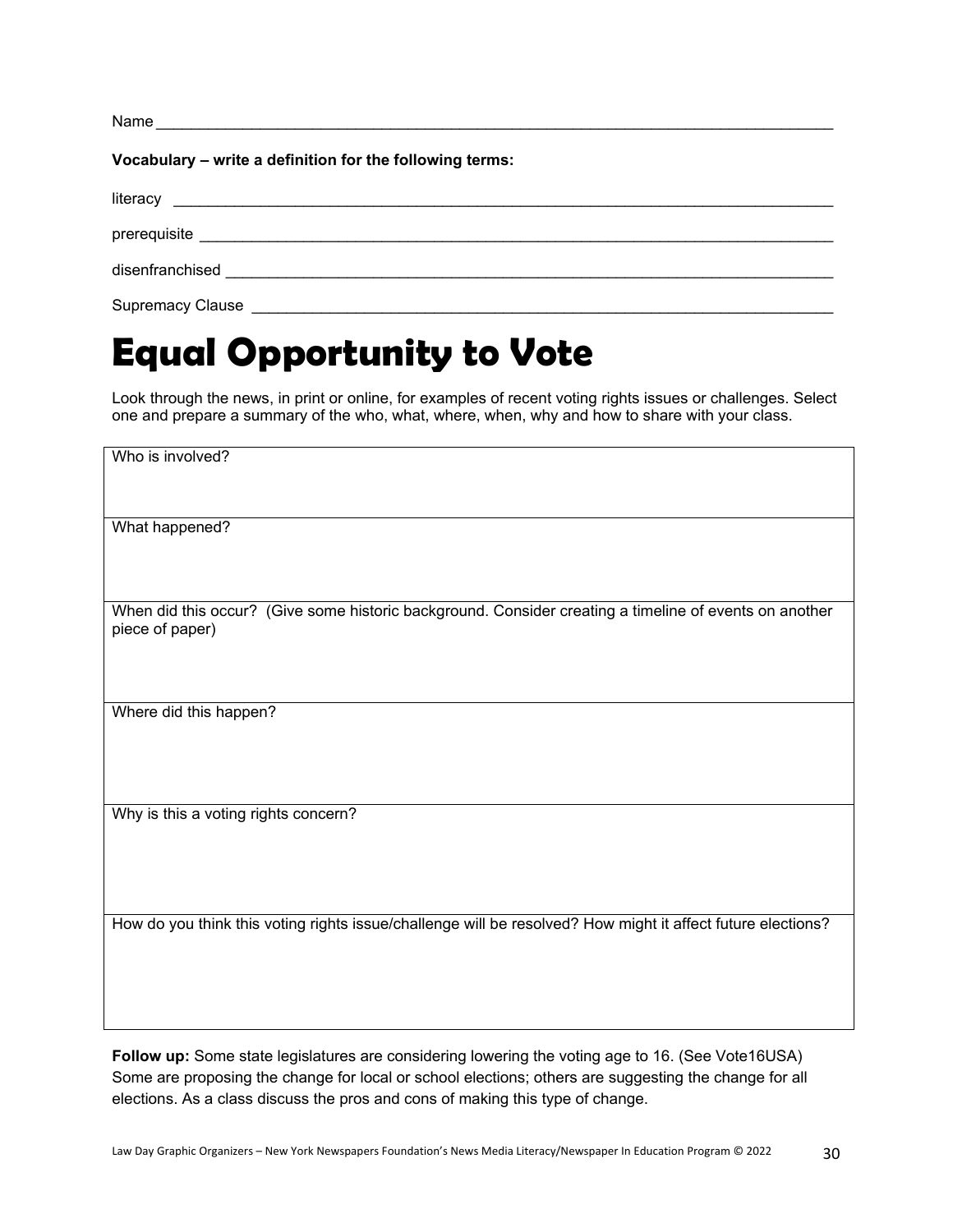# **Toward a More Perfect Union**

#### **OVERVIEW:**

In this lesson, students will investigate historic and current examples of peaceably speaking out for change against injustice, and standing up for what is fair and right for the greater good of our country and its people.

#### **OBJECTIVES:**

Students will:

- Development a basic understanding how they might confront injustice in the world today
- Demonstrate the ability to read a nonfiction passage or text
- Understand and articulate what the text directly as well as indirectly states in order to make an conclusion about the text

#### **MATERIALS:**

- Copy of the Law Day 2022 Toward A More Perfect Union The Constitution in Times of Change series
- Graphic organizer Toward a More Perfect Union
- Newspapers or internet access (for electronic editions of the newspaper or additional news resources)

#### **PROCEDURES:**

- Read the feature entitled "Toward a More Perfect Union"
- Read The New York Times article, "7 Times in History When Students Turned to Activism" by Maggie Aster - https://www.nytimes.com/2018/03/05/us/studentprotest-movements.html
- Research current news of individuals or groups of people standing up for what they believe to be right and fair
- Complete the graphic organizer Toward a More Perfect Union

#### **Closure:**

Lead a discussion about the ways ordinary citizens can help bring awareness of injustices and bring about positive change.

#### **Evaluation:**

Students will be informally assessed on their ability to obtain facts from the newspaper and other news sources and by the completion of the student assessment:

**• What did you learn about standing up for others and your rights under the Constitution?** 

#### **Adaptations:**

• Working in pairs or small groups will help ELL students and those with special learning needs to complete the desired tasks.

#### **Additional Online Resource:**

**•** Learning for Justice - Toward a More Civil Discourse https://www.learningforjustice.org/magazine/spring-2010/toward-a-more-civildiscourse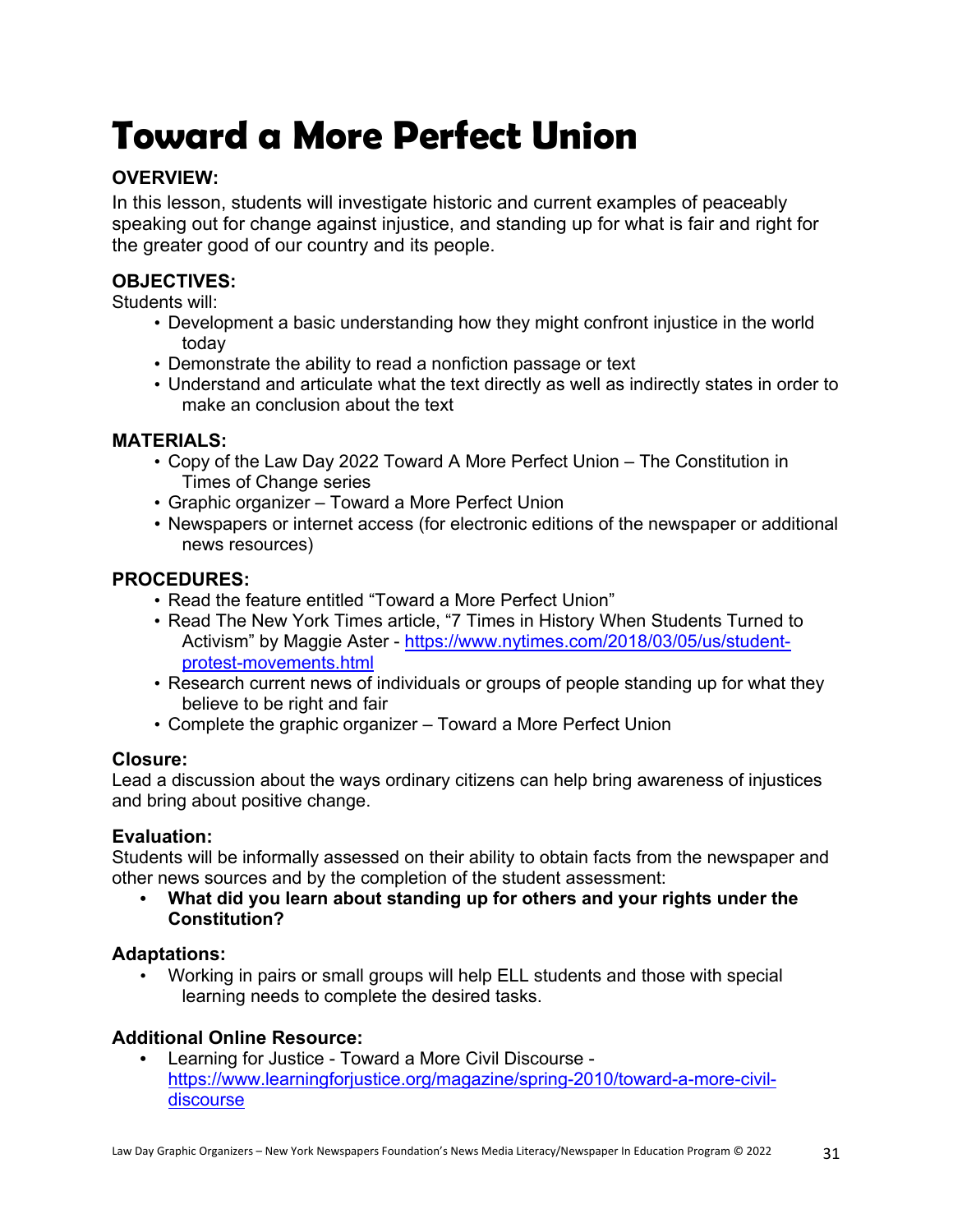Name was also as a set of the set of the set of the set of the set of the set of the set of the set of the set of the set of the set of the set of the set of the set of the set of the set of the set of the set of the set o

#### **Vocabulary – write a definition for the following terms:**

| welfare      |                                                                                                                                                                                                                                      |  |  |
|--------------|--------------------------------------------------------------------------------------------------------------------------------------------------------------------------------------------------------------------------------------|--|--|
|              |                                                                                                                                                                                                                                      |  |  |
| public forum | <u> 2001 - John Stein, mars et al. (2001)</u>                                                                                                                                                                                        |  |  |
| compromise   | <u> 1980 - Johann Stein, marwolaeth a bhliain 1980 - An t-An Aontaithe ann an t-An Aontaithe ann an t-An Aontaithe ann an t-An Aontaithe ann an t-An Aontaithe ann an t-An Aontaithe ann an t-An Aontaithe ann an t-An Aontaithe</u> |  |  |
|              |                                                                                                                                                                                                                                      |  |  |

# **Toward a More Perfect Union**

Sometimes ordinary people do extraordinary things when they stand up to defend what they believe is right for the better good. Look through newspaper coverage, in-print or online, for examples of individuals or groups of people using their First Amendment rights of Speech, Assembly and/or Press to stand up for what is fair. Is it a Constitutional issue? Are any of them students? As a class, discuss whether you agree or disagree about this issue and why. Use the space below to take notes and organize your thoughts.

**Assessment:** What did you learn about standing up for others and your rights under the Constitution?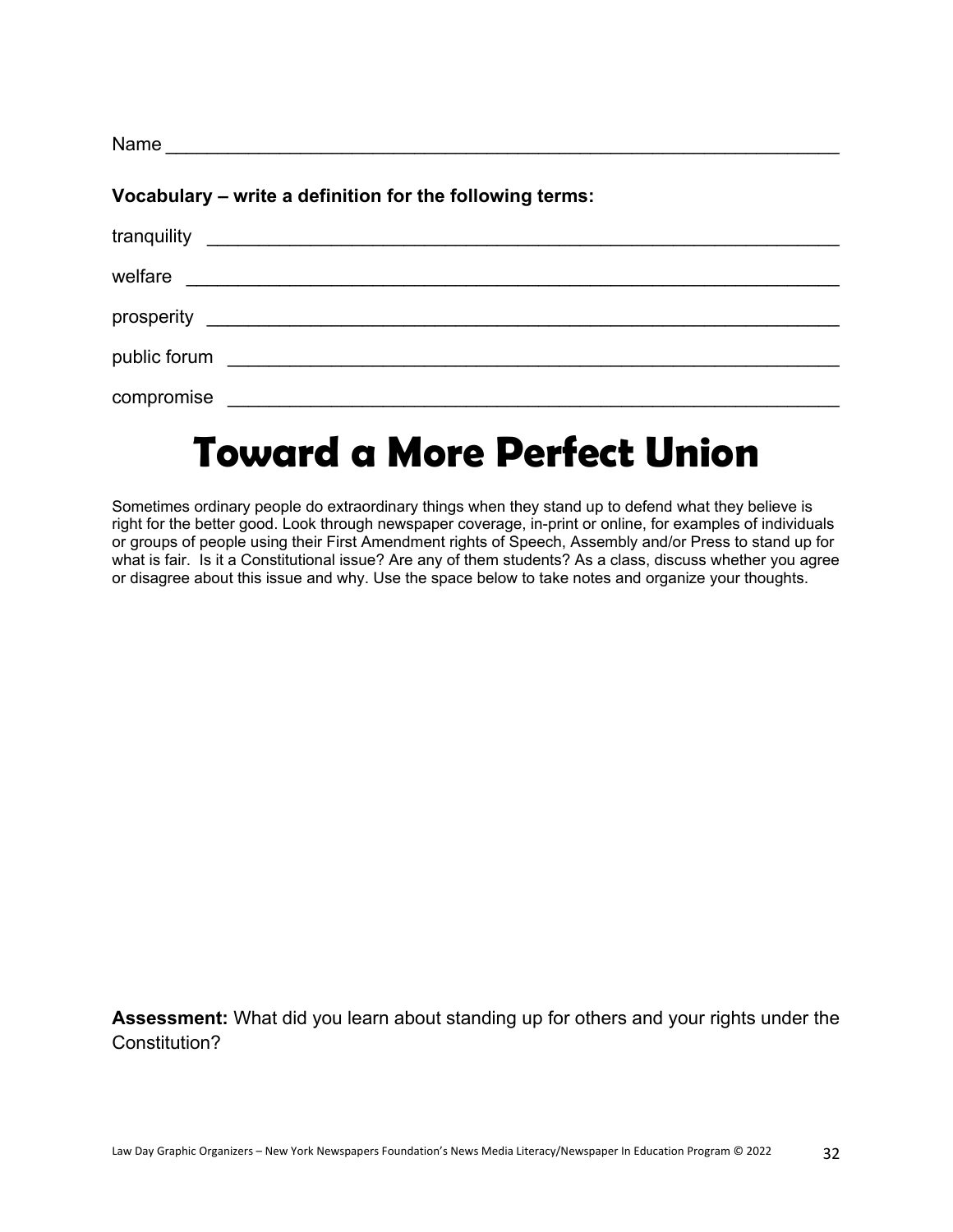# **More Perfect: An Acrostic Poem**

#### **OVERVIEW:**

Students will apply what they have learned about our nation's history to move toward "a more perfect union" by creating an acrostic poem.

#### **OBJECTIVES:**

Students will:

- Understand and explain what an acrostic poem is
- Students will be able to use knowledge of antonyms and synonyms to determine meanings of words
- Demonstrate knowledge of the importance of rule of law and each citizen's role in upholding and safeguarding its principles in the acrostic poem each creates

#### **MATERIALS:**

- Copies of the NIE features for Law Day 2022
- Newspapers (in print or electronic)
- Internet access (for electronic editions of the newspaper or additional resources)

#### **PROCEDURES:**

- Review or introduce Acrostic Poems depending on the background knowledge of your students including modeling an example of creating an acrostic poem.
- Independently, or in small groups, have students use the newspaper (print or electronic) to help find and brainstorm vocabulary words appropriate to the task.
- Write, share with a partner and revise, if necessary, based on feedback

#### **Closure:**

Re-cap different aspects of the importance of the rule of law in our nation's continually striving "toward a more perfect union". Display the final acrostic poems on a class bulletin board or via an electronic slide presentation.

#### **Evaluation:**

Students will be informally assessed on their ability to find examples of democracy at work from the newspaper and other sources and by the completion of the student assessment:

#### • **What new vocabulary words did you learn doing this activity?**

#### **Adaptations:**

- Teacher may need to model more than one example or use a word wall to assist students in identifying appropriate words for the task.
- By working in small groups, ELL students and those with special learning needs should be able to complete the graphic organizer.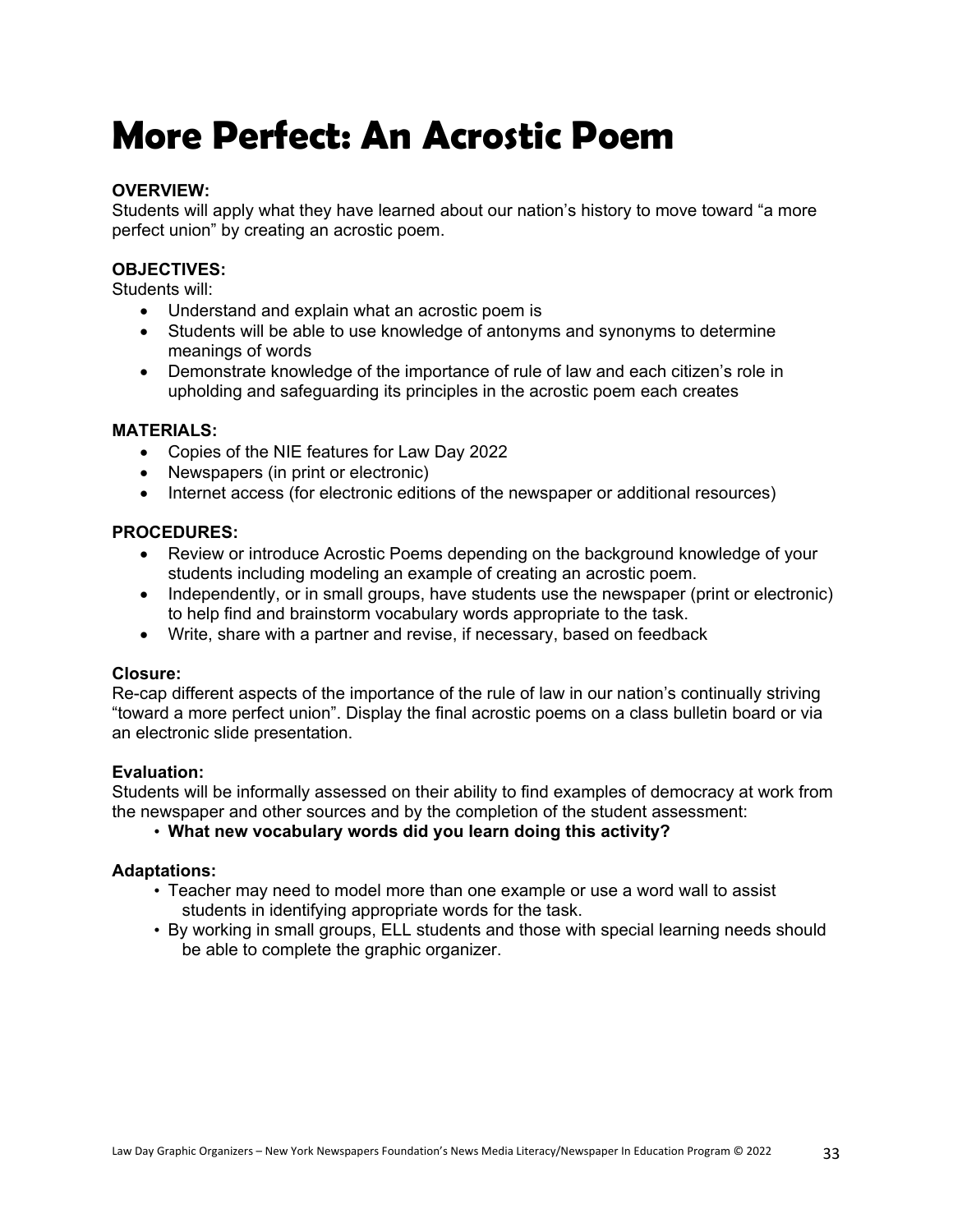Name \_\_\_\_\_\_\_\_\_\_\_\_\_\_\_\_\_\_\_\_\_\_\_\_\_\_\_\_\_\_\_\_\_\_\_\_\_\_\_\_\_\_\_\_\_\_\_\_\_\_\_\_\_\_\_\_\_\_\_\_\_\_\_\_\_\_\_\_\_\_\_\_\_\_\_\_\_

### **Rule of Law: An Acrostic Poem**

Now that you know more about our nation's history to move toward "a more perfect union," why not write a poem about it? Acrostics are a fun poetic form that anyone can write. To complete the acrostic, from newspapers, select words that describe ideals of democracy and include the letters in the words, "More Perfect." Note that the letters in the words you choose may appear at the beginning, middle or end of the words.



**Follow-up:** Explain your choice of words to another student. Respond to any questions. Then, in your own words, write a paragraph or two about the importance of adhering to the rule of law while we protect and defend the rights of all people.

**Assessment:** What new vocabulary words did you learn doing this activity?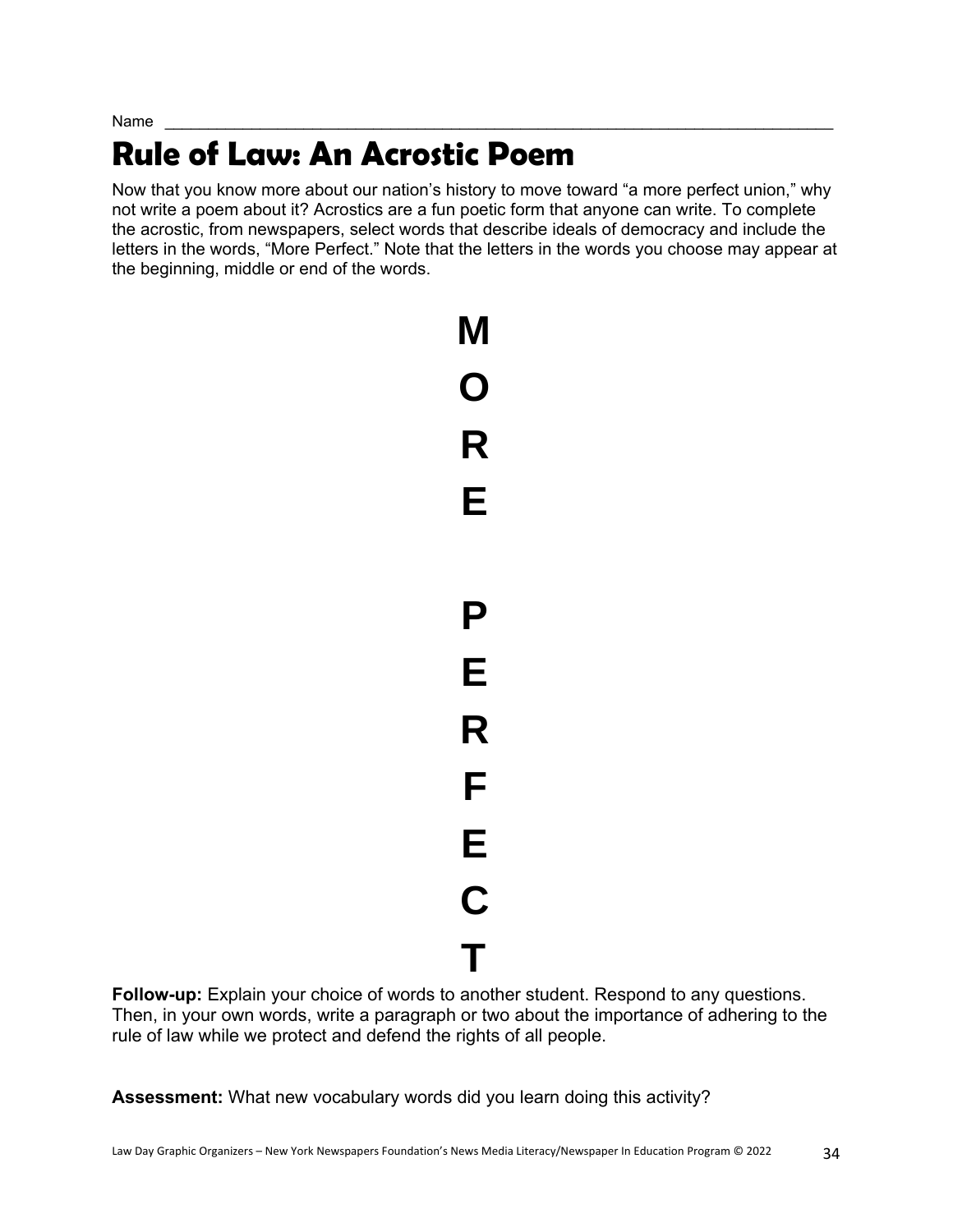# **Additional Resources:**

(Listed in alphabetical order)

**Annenberg Classroom** – video of Justice Ruth Bader Ginsburg discussing the 14th Amendment http://www.annenbergclassroom.org/page/conversation-14th-amendment

**C-SPAN – How Should the Constitution be Interpreted?** – This lesson looks at the different ways that Supreme Court Justices and scholars interpret the Constitution. Students will explore perspectives such as the living Constitution theory, originalism and literalism by viewing clips. Student will develop their own Constitutional philosophy by applying these interpretations to current topics. https://www.cspan.org/classroom/document/?9512

**Facing History and Ourselves: Voting Rights in the United States** – In this lesson students reflect on how voting laws in different states impact voters today, and learn about the history of voting rights and the impact of the Supreme Court's 2013 decision in *Shelby County v. Holder*. https://www.facinghistory.org/educator-resources/current-events/voting-rights-united-states

**The Library of Congress – The U.S. Constitution: Continuity and Change in the Governing of the United States** – This unit includes four lessons using primary sources to examine continuity and change in the governing of the United States. Lessons one and two are focused on a study of the Constitution and Bill of Rights and provide access to primary source documents from the Library of Congress. Lesson three investigates important issues which confronted the first Congress and has students examine current congressional debate over similar issues. Lesson four features broadsides from the Continental Congress calling for special days of thanksgiving and remembrance. https://www.loc.gov/classroom-materials/usconstitution-continuity-and-change-in-the-governing-of-the-united-states/

**National Archives** – **Voting Rights Act of 1965** – Using facsimiles of historical records from the files of the U.S. House of Representative Judiciary Committee, students will evaluate evidence and consider the constitutional issues that the committee encountered as it deliberated the Voting Rights Act of 1965. Students will examine the concept of federalism and weigh the proper balance of powers between Federal and state governments when protecting the right to vote. https://www.archives.gov/legislative/resources/education/voting-rights

**National Constitution Center** – Fun, free educational video lessons about the U.S. Constitution https://constitutioncenter.org/learn/hall-pass

**The National Endowment for the Humanities and National History Day created the Building a More Perfect Union lesson plan book** – A collection of resources that bring the perspective of the humanities to questions of racial justice, gender equality, the evolution of the American landscape, and America's place in the world. Many examples come from the debates and documents that form the foundations of American government. Also included are resources that show how Americans have wrestled with these questions in works of literature and art. Each set of resources is accompanied by a series of compelling questions and connections that invite students to reflect on broader themes and issues as they examine their own role in the enduring work of building "a more perfect union." https://edsitement.neh.gov/teachers-guides/more-perfect-union-0

**National Park Service – Teaching Engaged Citizenship, Amending the U.S. Constitution – This** lesson includes activities that encourages learners to think critically about why individuals support amendments, which amendments succeed, and which fail. https://www.nps.gov/articles/000/teachingcivics-amending-the-u-s-constitution.htm

**PBS POV American Documentary Inc** – Disturbing the Universe: Lesson Plan: Standing Up Against Injustice - http://archive.pov.org/disturbingtheuniverse/lesson-plan/

**PBS for Educators** – How History Affects Supreme Court Decisions and Supreme Court Decisions Affect History: A Look at the Fourteenth Amendment - http://www.pbs.org/wnet/supremecourt/educators/lp2.html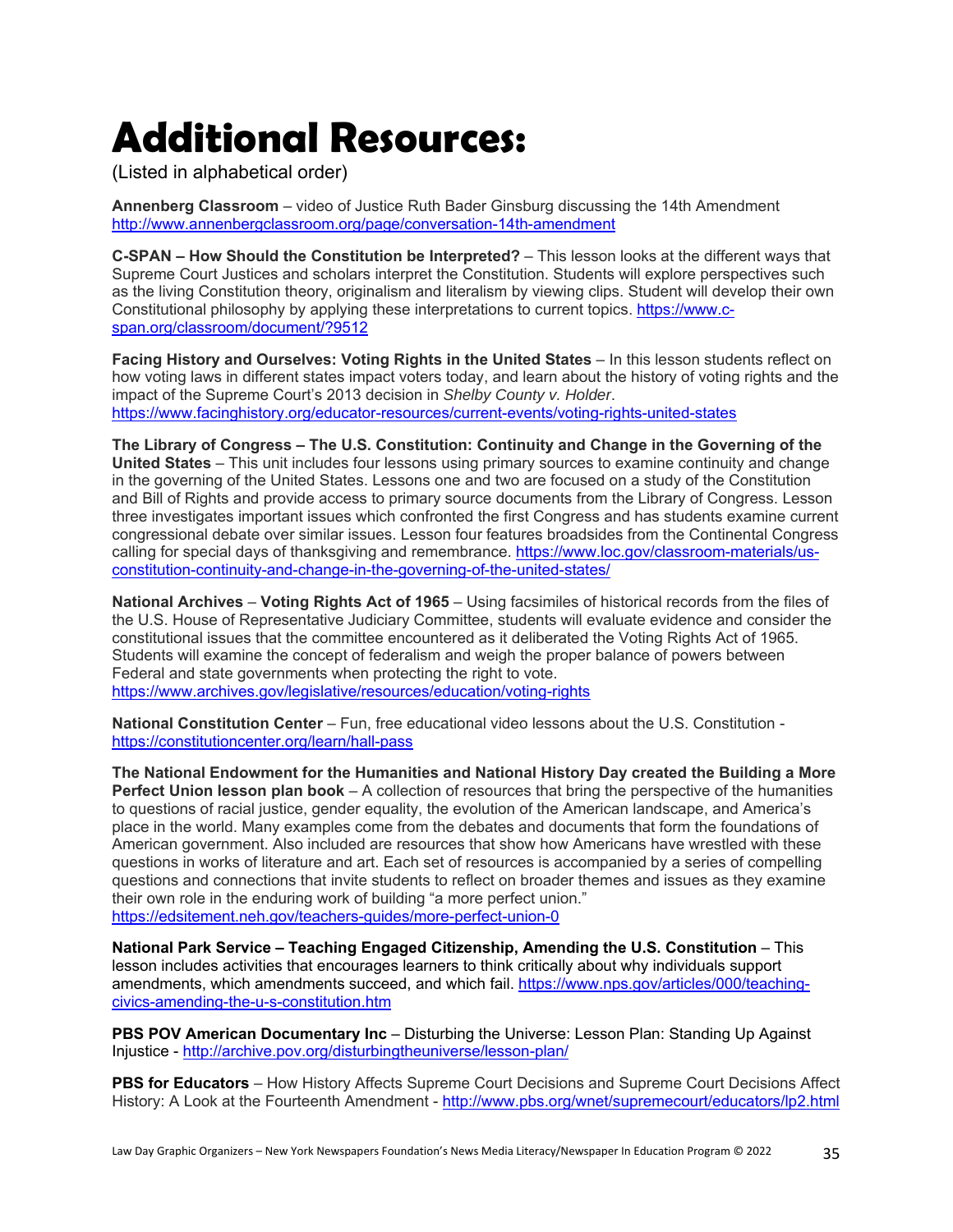#### Name

# Law Day 2022 Vocabulary

Look up and write a definition for each of the following terms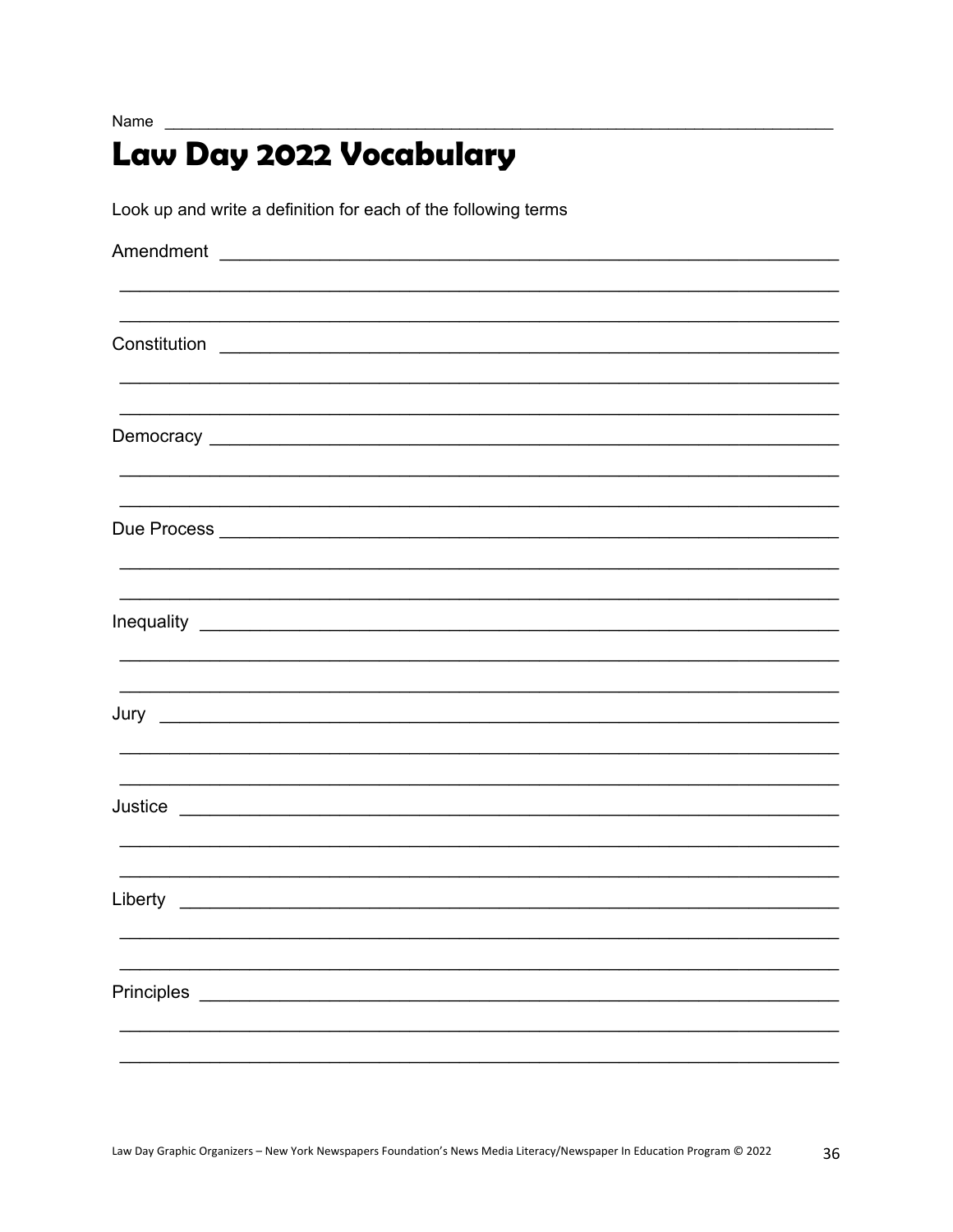### Law Day 2022 Vocabulary (continued)

Assessment: What is one new thing have you learned by defining these vocabulary words?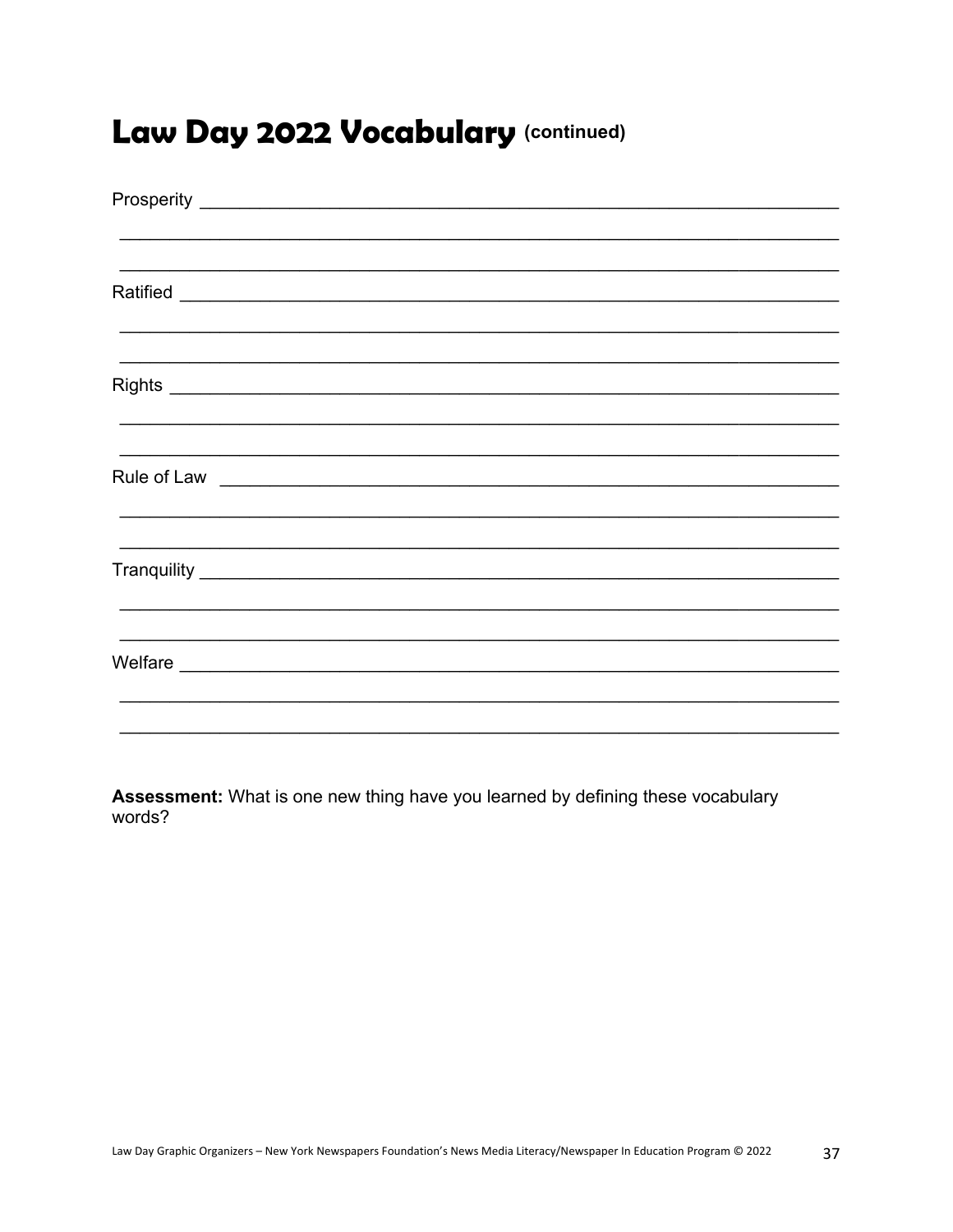

**Assessment:** What one thing will you remember most about the rule of law?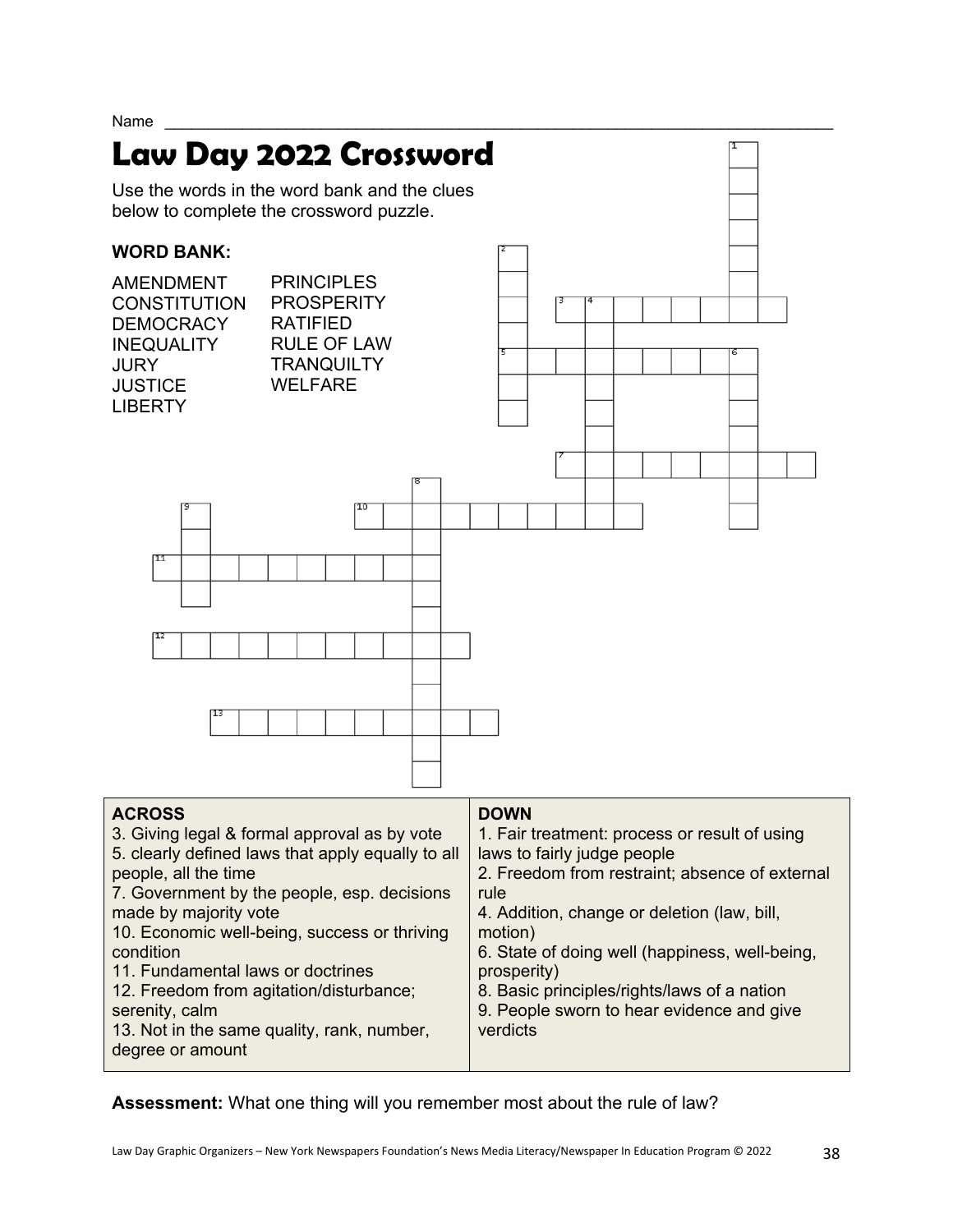Name \_\_\_\_\_\_\_\_\_\_\_\_\_\_\_\_\_\_\_\_\_\_\_\_\_\_\_\_\_\_\_\_\_\_\_\_\_\_\_\_\_\_\_\_\_\_\_\_\_\_\_\_\_\_\_\_\_\_\_\_\_\_\_\_\_\_\_\_\_\_\_\_\_\_\_\_\_

### **Law Day 2022 Word Search**

Search for the Law Day terms below.

|                                         | Υ | Υ | Υ | G | s                 | G              | R                 | Υ | Ρ | Ε                | Q                 |             | А | R | Ρ |  |
|-----------------------------------------|---|---|---|---|-------------------|----------------|-------------------|---|---|------------------|-------------------|-------------|---|---|---|--|
|                                         | Т | Т | Т | ν | W                 | s              | J                 | Ι | R | Ρ                | ο                 |             | U | U | R |  |
|                                         | Ι |   | Ι | × | c                 | J              | Ε                 | А | G | Ν                | Ν                 | D           | F | L | Ι |  |
|                                         | R | Ι | L | ο | ν                 | U              | F                 | C | s | Н                | D                 | Ο           | Ι | Е | Ν |  |
|                                         | Ε | U | А | s | Т                 | L              | U                 | Т | ο | Ν                | Т                 | А           | Ρ | ο | C |  |
|                                         | Ρ | Q | U | Q | Ε                 | ν              | Ι                 | s | А | R                | А                 | s           | в | F | Ι |  |
|                                         | s | Ν | Q | W | ν                 | Т              | А                 | z | м | Т                | Ρ                 | U           | J |   | Ρ |  |
|                                         | о | А | Е | м | U                 | Ι              | C                 | J | Ε | Ι                | А                 | Ε           | z | А | L |  |
|                                         | R | R | Ν | Т | Υ                 | L              | Т                 | Q | Ν | U                | ×                 | W           | U | w | Ε |  |
|                                         | Ρ | Т | Ι | R | U                 | J              | Ι                 | W | D | L                | м                 | А           | F | D | s |  |
|                                         | U | Ο | U | F | U                 | D              | ν                 | в | Μ | D                | Т                 | W           | Ν | F | W |  |
|                                         | Ν | J | U | s | Т                 | Ι              | c                 | Е | Е | G                | D                 | L           | м | × | s |  |
|                                         | R | А | Τ | Ι | F                 | Ι              | Ε                 | D | Ν | R                | Ι                 | Ε           | Υ | s | × |  |
|                                         | Ν | U | W | н | Т                 | к              | Ι                 | G | Т | о                | Т                 | ×           | C | в | Т |  |
|                                         | Υ | С | А | R |                   | ο              | м                 | Е | D | D                | ν                 | Υ           | I | W | D |  |
| <b>WORD BANK</b>                        |   |   |   |   |                   |                |                   |   |   |                  |                   |             |   |   |   |  |
| <b>CONSTITUTION</b><br><b>AMENDMENT</b> |   |   |   |   |                   |                |                   |   |   | <b>DEMOCRACY</b> |                   |             |   |   |   |  |
| <b>DUE PROCESS</b>                      |   |   |   |   |                   |                | <b>INEQUALITY</b> |   |   |                  |                   | <b>JURY</b> |   |   |   |  |
| <b>JUSTICE</b>                          |   |   |   |   |                   | <b>LIBERTY</b> |                   |   |   |                  | <b>PRINCIPLES</b> |             |   |   |   |  |
| <b>RATIFIED</b><br><b>PROSPERITY</b>    |   |   |   |   |                   |                |                   |   |   | <b>RIGHTS</b>    |                   |             |   |   |   |  |
| <b>RULE OF LAW</b>                      |   |   |   |   | <b>TRANQUILTY</b> |                |                   |   |   |                  | <b>WELFARE</b>    |             |   |   |   |  |

**Assessment:** What did you think you'll remember most about the rule of law?